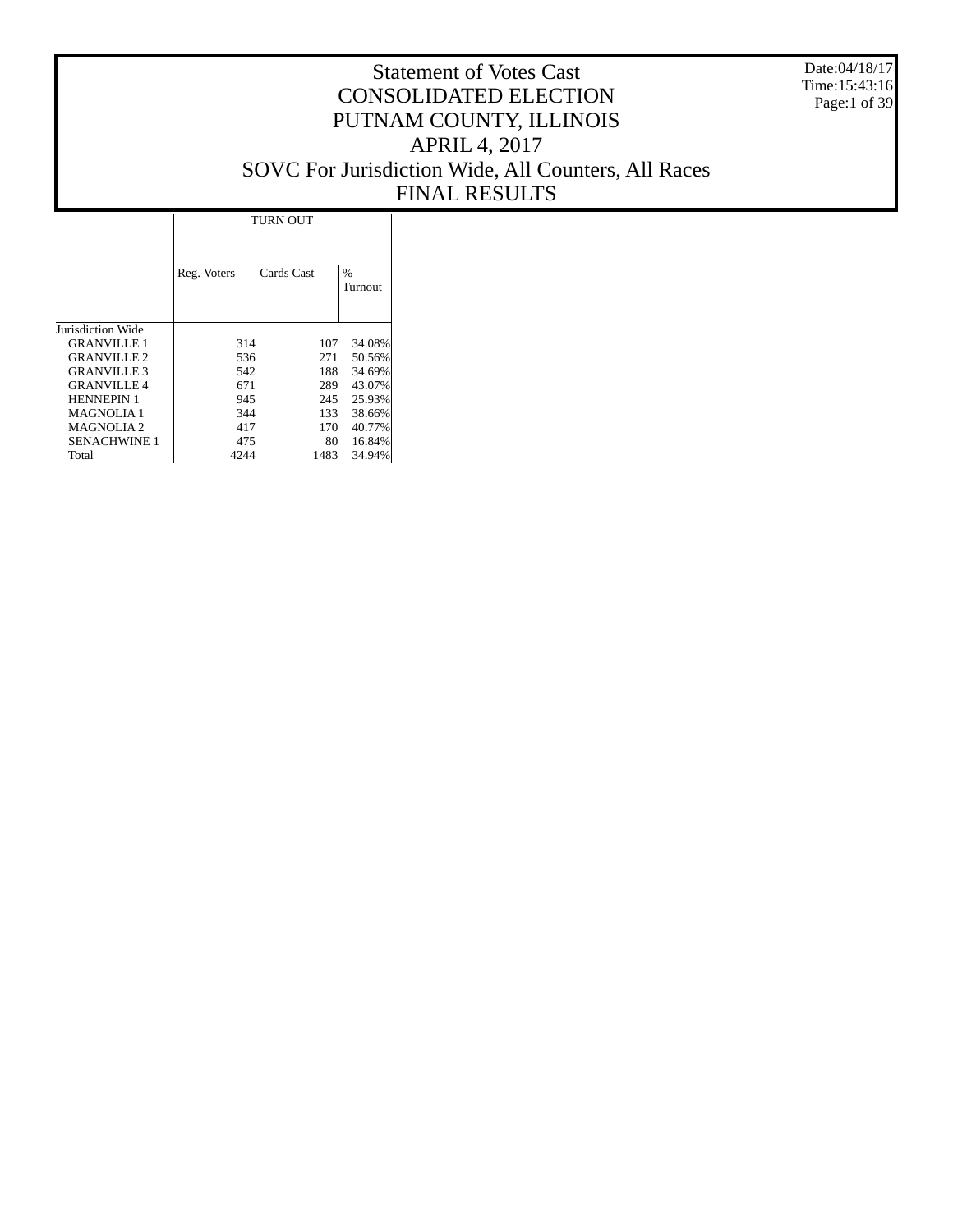Date:04/18/17 Time:15:43:16 Page:2 of 39

|                     |             |                         |                    | <b>GRANVILLE PRESIDENT</b>  |        |                             |        |                              |        |
|---------------------|-------------|-------------------------|--------------------|-----------------------------|--------|-----------------------------|--------|------------------------------|--------|
|                     | Reg. Voters | <b>Times</b><br>Counted | <b>Total Votes</b> | <b>JARED BAKER</b><br>(IND) |        | <b>RANDY BORIO</b><br>(IND) |        | <b>LUCIAN VERDA</b><br>(IND) |        |
| Jurisdiction Wide   |             |                         |                    |                             |        |                             |        |                              |        |
| <b>GRANVILLE 1</b>  |             |                         |                    |                             |        |                             |        |                              |        |
| <b>GRANVILLE 2</b>  | 536         | 271                     | 270                | 168                         | 62.22% | 41                          | 15.19% | 61                           | 22.59% |
| <b>GRANVILLE 3</b>  |             |                         |                    |                             |        |                             |        |                              |        |
| <b>GRANVILLE 4</b>  | 448         | 222                     | 220                | 106                         | 48.18% | 21                          | 9.55%  | 93                           | 42.27% |
| <b>HENNEPIN 1</b>   |             |                         |                    |                             |        |                             |        |                              |        |
| <b>MAGNOLIA1</b>    |             |                         | -                  |                             | ۰      | $\overline{\phantom{a}}$    |        |                              |        |
| <b>MAGNOLIA2</b>    |             |                         | ۰                  |                             | ۰      | $\overline{\phantom{a}}$    |        | ٠                            |        |
| <b>SENACHWINE 1</b> |             |                         | ۰                  |                             |        | $\overline{\phantom{a}}$    |        |                              |        |
| Total               | 984         | 493                     | 490                | 274                         | 55.92% | 62                          | 12.65% | 154                          | 31.43% |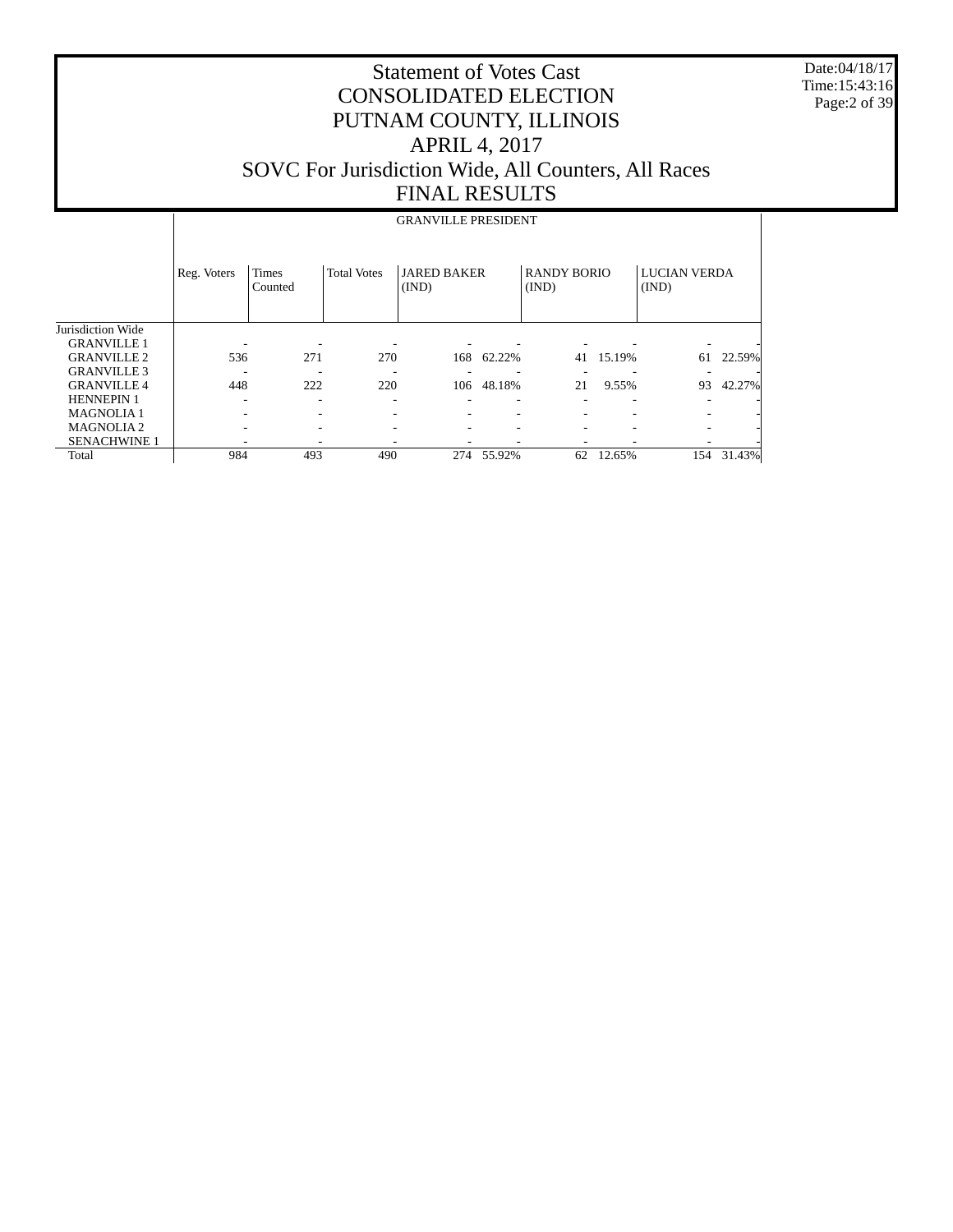Date:04/18/17 Time:15:43:17 Page:3 of 39

|                     |             |                         |                    | <b>GRANVILLE TRUSTEE</b>                     |        |                                |        |                             |        |
|---------------------|-------------|-------------------------|--------------------|----------------------------------------------|--------|--------------------------------|--------|-----------------------------|--------|
|                     | Reg. Voters | <b>Times</b><br>Counted | <b>Total Votes</b> | <b>ROBERT</b><br><b>FESCENMEYER</b><br>(IND) |        | <b>SHELBY OSBORNE</b><br>(IND) |        | <b>TINA DOLDER</b><br>(IND) |        |
| Jurisdiction Wide   |             |                         |                    |                                              |        |                                |        |                             |        |
| <b>GRANVILLE 1</b>  |             |                         |                    |                                              |        |                                |        |                             |        |
| <b>GRANVILLE 2</b>  | 536         | 271                     | 598                | 60                                           | 10.03% | 103                            | 17.22% | 146                         | 24.41% |
| <b>GRANVILLE 3</b>  |             |                         |                    |                                              |        |                                |        |                             |        |
| <b>GRANVILLE 4</b>  | 448         | 222                     | 498                | 47                                           | 9.44%  | 77                             | 15.46% | 109                         | 21.89% |
| <b>HENNEPIN 1</b>   |             |                         |                    |                                              |        |                                |        |                             |        |
| <b>MAGNOLIA1</b>    |             |                         |                    |                                              |        |                                |        |                             |        |
| <b>MAGNOLIA2</b>    |             |                         |                    |                                              |        |                                |        |                             |        |
| <b>SENACHWINE 1</b> |             |                         |                    |                                              |        |                                |        |                             |        |
| Total               | 984         | 493                     | 1096               | 107                                          | 9.76%  | 180                            | 16.42% | 255                         | 23.27% |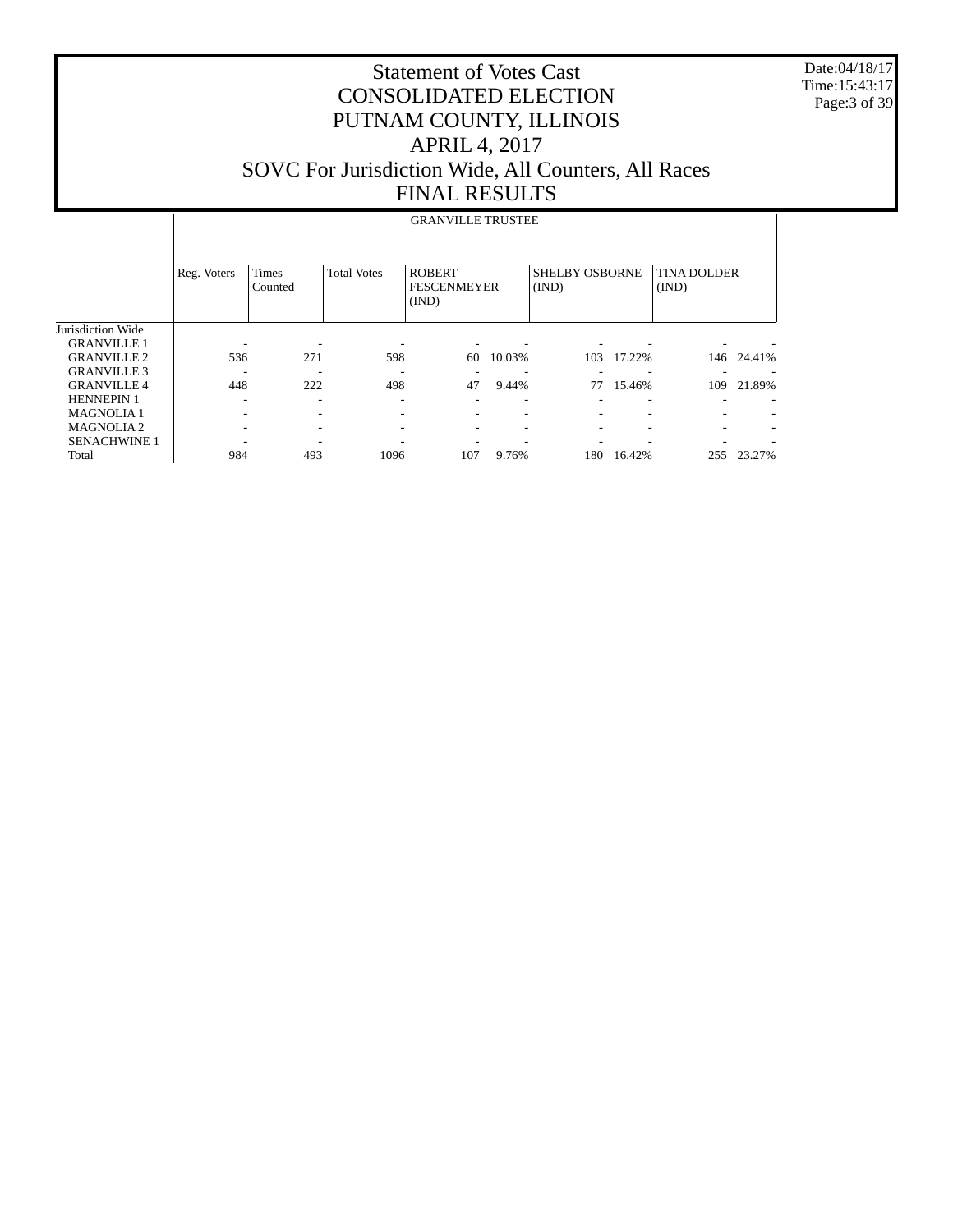Date:04/18/17 Time:15:43:17 Page:4 of 39

|                     |                              |        | <b>GRANVILLE TRUSTEE</b>                  |            |             |                         | <b>HENNEPIN PRESIDENT</b> |                               |             |
|---------------------|------------------------------|--------|-------------------------------------------|------------|-------------|-------------------------|---------------------------|-------------------------------|-------------|
|                     | <b>ROBERT BRUCH</b><br>(IND) |        | <b>JEFFREY</b><br><b>GREATHOUSE (IND)</b> |            | Reg. Voters | <b>Times</b><br>Counted | <b>Total Votes</b>        | <b>KEVIN COLEMAN</b><br>(IND) |             |
| Jurisdiction Wide   |                              |        |                                           |            |             |                         |                           |                               |             |
| <b>GRANVILLE 1</b>  |                              |        |                                           |            |             |                         |                           |                               |             |
| <b>GRANVILLE 2</b>  | 129                          | 21.57% |                                           | 160 26.76% |             | -                       |                           |                               |             |
| <b>GRANVILLE 3</b>  |                              |        |                                           |            |             |                         |                           |                               |             |
| <b>GRANVILLE 4</b>  | 131                          | 26.31% |                                           | 134 26.91% |             |                         |                           |                               |             |
| <b>HENNEPIN 1</b>   |                              |        |                                           |            | 568         | 170                     | 145                       |                               | 145 100.00% |
| <b>MAGNOLIA1</b>    |                              |        |                                           |            |             |                         |                           |                               |             |
| <b>MAGNOLIA2</b>    |                              |        |                                           |            |             |                         |                           |                               |             |
| <b>SENACHWINE 1</b> |                              |        |                                           |            |             |                         |                           |                               |             |
| Total               | 260                          | 23.72% | 294                                       | 26.82%     | 568         | 170                     | 145                       |                               | 145 100.00% |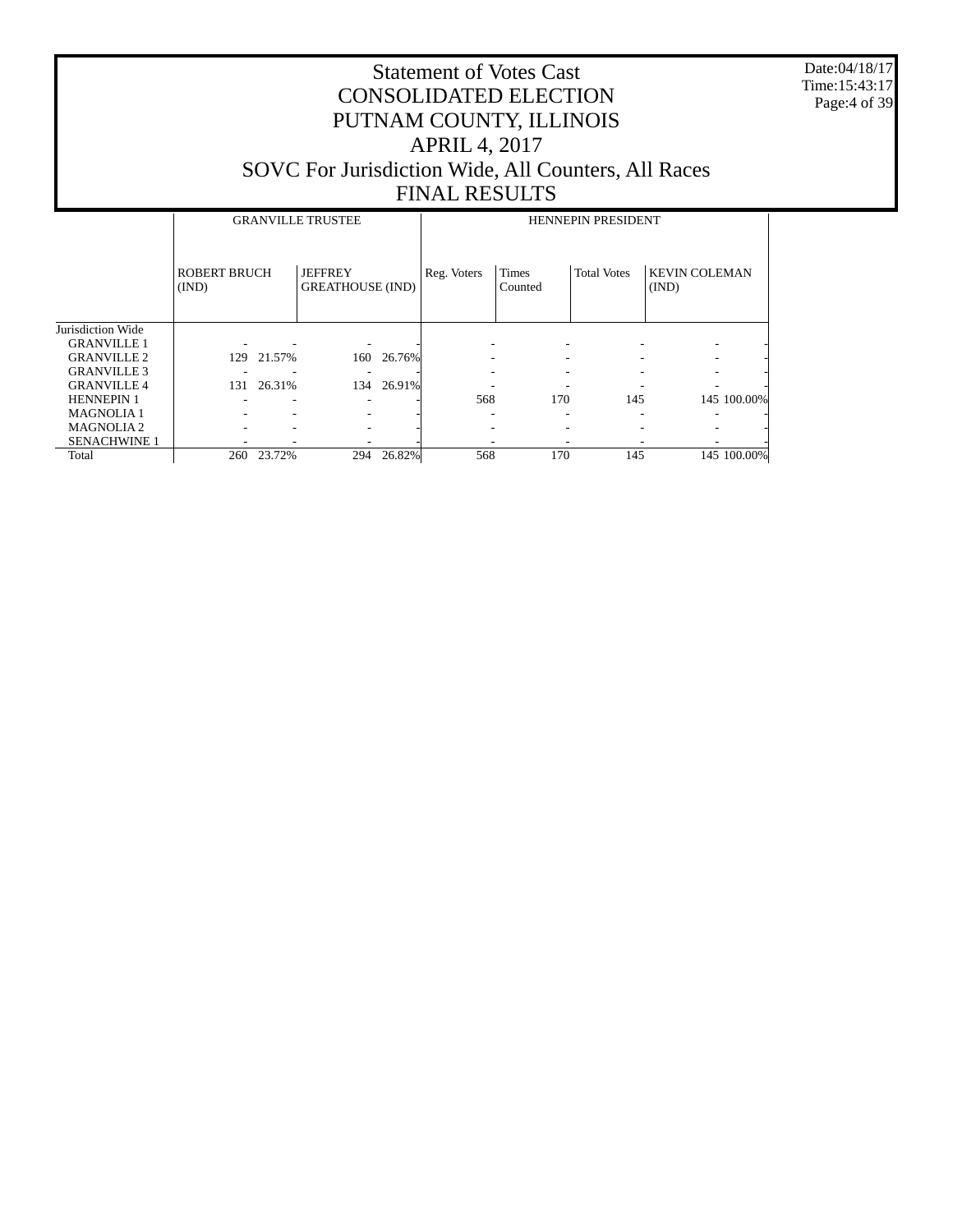Date:04/18/17 Time:15:43:17 Page:5 of 39

|                     |             |                         |                          | <b>HENNEPIN TRUSTEE</b> |        |                                           |        |                              |        |
|---------------------|-------------|-------------------------|--------------------------|-------------------------|--------|-------------------------------------------|--------|------------------------------|--------|
|                     | Reg. Voters | <b>Times</b><br>Counted | <b>Total Votes</b>       | LYNN HAAGE (IND)        |        | <b>OUENTIN</b><br><b>BUFFINGTON (IND)</b> |        | <b>MATTHEW DEAN</b><br>(IND) |        |
| Jurisdiction Wide   |             |                         |                          |                         |        |                                           |        |                              |        |
| <b>GRANVILLE 1</b>  |             | -                       |                          |                         |        |                                           |        |                              |        |
| <b>GRANVILLE 2</b>  |             | -                       | $\overline{\phantom{a}}$ |                         |        |                                           |        |                              |        |
| <b>GRANVILLE 3</b>  |             | ۰                       | -                        |                         | ۰      |                                           | ۰      |                              |        |
| <b>GRANVILLE 4</b>  |             |                         |                          |                         |        |                                           |        |                              |        |
| <b>HENNEPIN 1</b>   | 568         | 170                     | 357                      | 117                     | 32.77% | 103                                       | 28.85% | 137                          | 38.38% |
| <b>MAGNOLIA1</b>    |             |                         |                          |                         |        |                                           |        |                              |        |
| <b>MAGNOLIA2</b>    |             | ۰                       |                          |                         |        |                                           |        |                              |        |
| <b>SENACHWINE 1</b> |             | ٠                       |                          |                         |        |                                           |        |                              |        |
| Total               | 568         | 170                     | 357                      | 117                     | 32.77% | 103                                       | 28.85% | 137                          | 38.38% |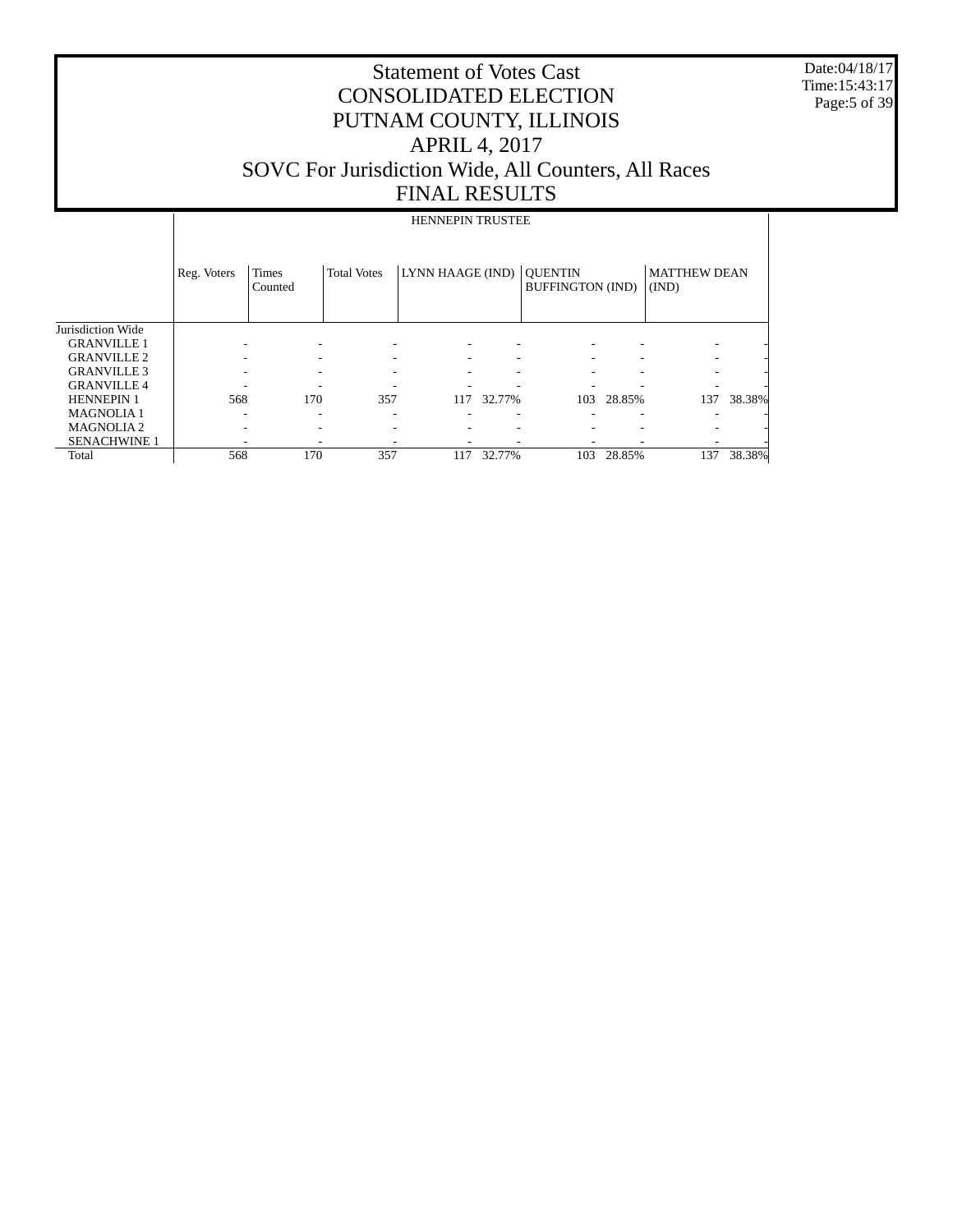Date:04/18/17 Time:15:43:17 Page:6 of 39

|                     |             |                          | <b>MAGNOLIA PRESIDENT</b> |                          |             |                          | <b>MAGNOLIA CLERK</b>    |                            |  |
|---------------------|-------------|--------------------------|---------------------------|--------------------------|-------------|--------------------------|--------------------------|----------------------------|--|
|                     | Reg. Voters | <b>Times</b><br>Counted  | <b>Total Votes</b>        | LAURIE SMITH<br>(IND)    | Reg. Voters | <b>Times</b><br>Counted  | <b>Total Votes</b>       | <b>MARY GLENN</b><br>(IND) |  |
| Jurisdiction Wide   |             |                          |                           |                          |             |                          |                          |                            |  |
| <b>GRANVILLE 1</b>  |             |                          |                           | ۰                        |             |                          |                          |                            |  |
| <b>GRANVILLE 2</b>  |             |                          |                           | -                        |             |                          |                          |                            |  |
| <b>GRANVILLE 3</b>  |             |                          | -                         | ۰                        |             | $\overline{\phantom{a}}$ | $\overline{\phantom{a}}$ | ۰                          |  |
| <b>GRANVILLE 4</b>  |             |                          | ۰                         | $\overline{\phantom{a}}$ | ۰           |                          |                          | ۰                          |  |
| <b>HENNEPIN 1</b>   |             | $\overline{\phantom{a}}$ |                           | ٠                        | -           | $\overline{\phantom{a}}$ | -                        | ۰                          |  |
| <b>MAGNOLIA1</b>    | 166         | 60                       | 47                        | 47 100,00%               | 166         | 60                       | 54                       | 54 100.00%                 |  |
| <b>MAGNOLIA2</b>    |             | ۰                        | -                         | -                        |             | ۰                        | -                        | -                          |  |
| <b>SENACHWINE 1</b> |             |                          |                           |                          |             |                          |                          |                            |  |
| Total               | 166         | 60                       | 47                        | 47 100.00%               | 166         | 60                       | 54                       | 54 100.00%                 |  |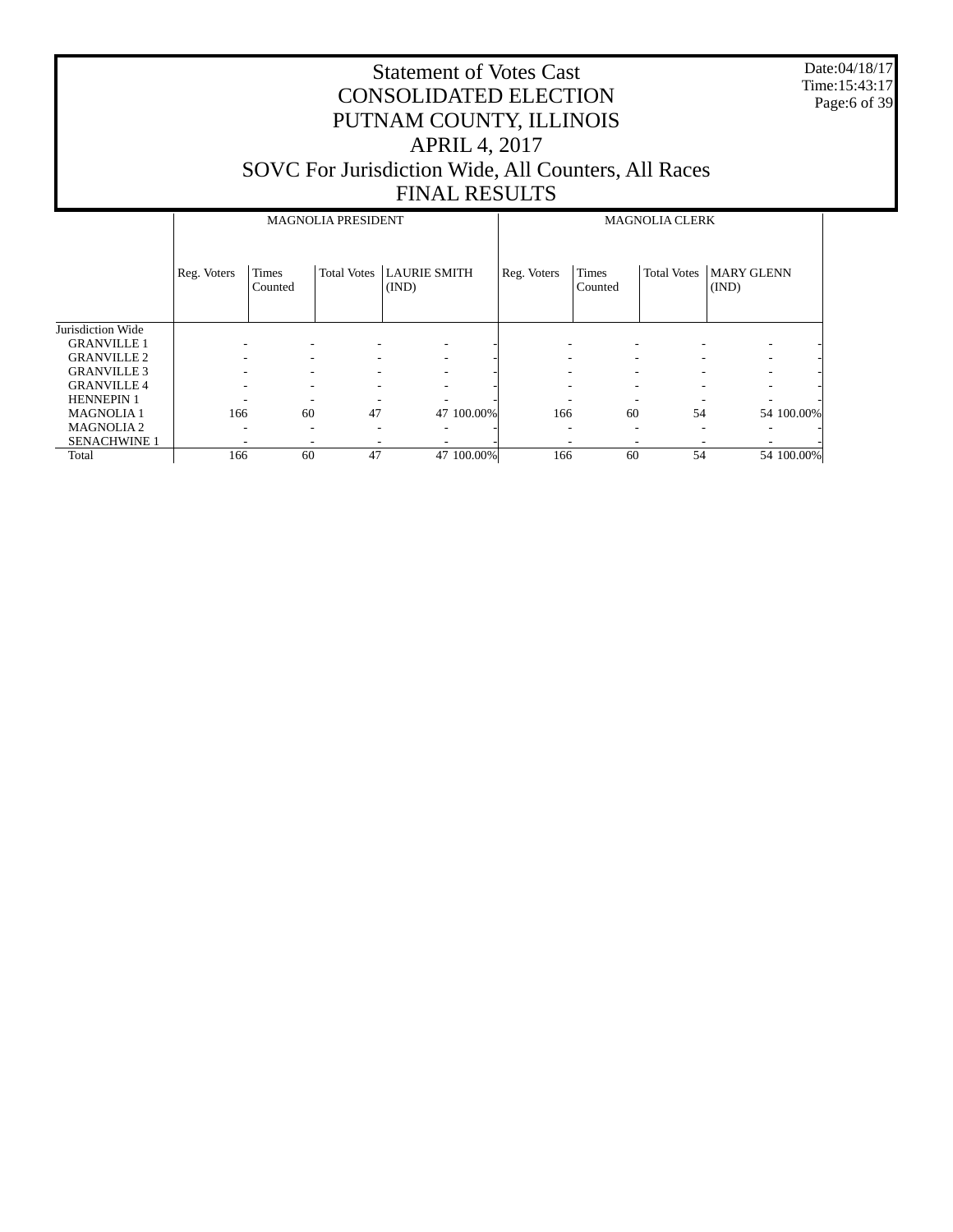Date:04/18/17 Time:15:43:17 Page:7 of 39

#### Statement of Votes Cast CONSOLIDATED ELECTION PUTNAM COUNTY, ILLINOIS APRIL 4, 2017 SOVC For Jurisdiction Wide, All Counters, All Races FINAL RESULTS

#### Jurisdiction Wide GRANVILLE 1 Reg. Voters | Times Counted Total Votes | HELEN SAMMONS-HAMIL' | (IND) (IND) CAROL KOVAL CHRIS OLIVER (IND) MAGNOLIA TRUSTEE 4 YR

| <b>GRANVILLE 1</b>  |     |    |     |                          |        |    |        |    |        |
|---------------------|-----|----|-----|--------------------------|--------|----|--------|----|--------|
| <b>GRANVILLE 2</b>  |     |    |     | $\overline{\phantom{a}}$ |        |    |        |    |        |
| <b>GRANVILLE 3</b>  |     |    |     | -                        |        |    |        |    |        |
| <b>GRANVILLE 4</b>  |     |    |     |                          |        |    |        |    |        |
| <b>HENNEPIN 1</b>   |     |    |     |                          |        |    |        |    |        |
| <b>MAGNOLIA1</b>    | 166 | 60 | 130 | 40                       | 30.77% | 43 | 33.08% | 47 | 36.15% |
| <b>MAGNOLIA2</b>    | -   |    |     |                          |        |    |        |    |        |
| <b>SENACHWINE 1</b> |     |    |     |                          |        |    |        |    |        |
| Total               | 166 | 60 | 130 | 40                       | 30.77% |    | 33.08% | 47 | 36.15% |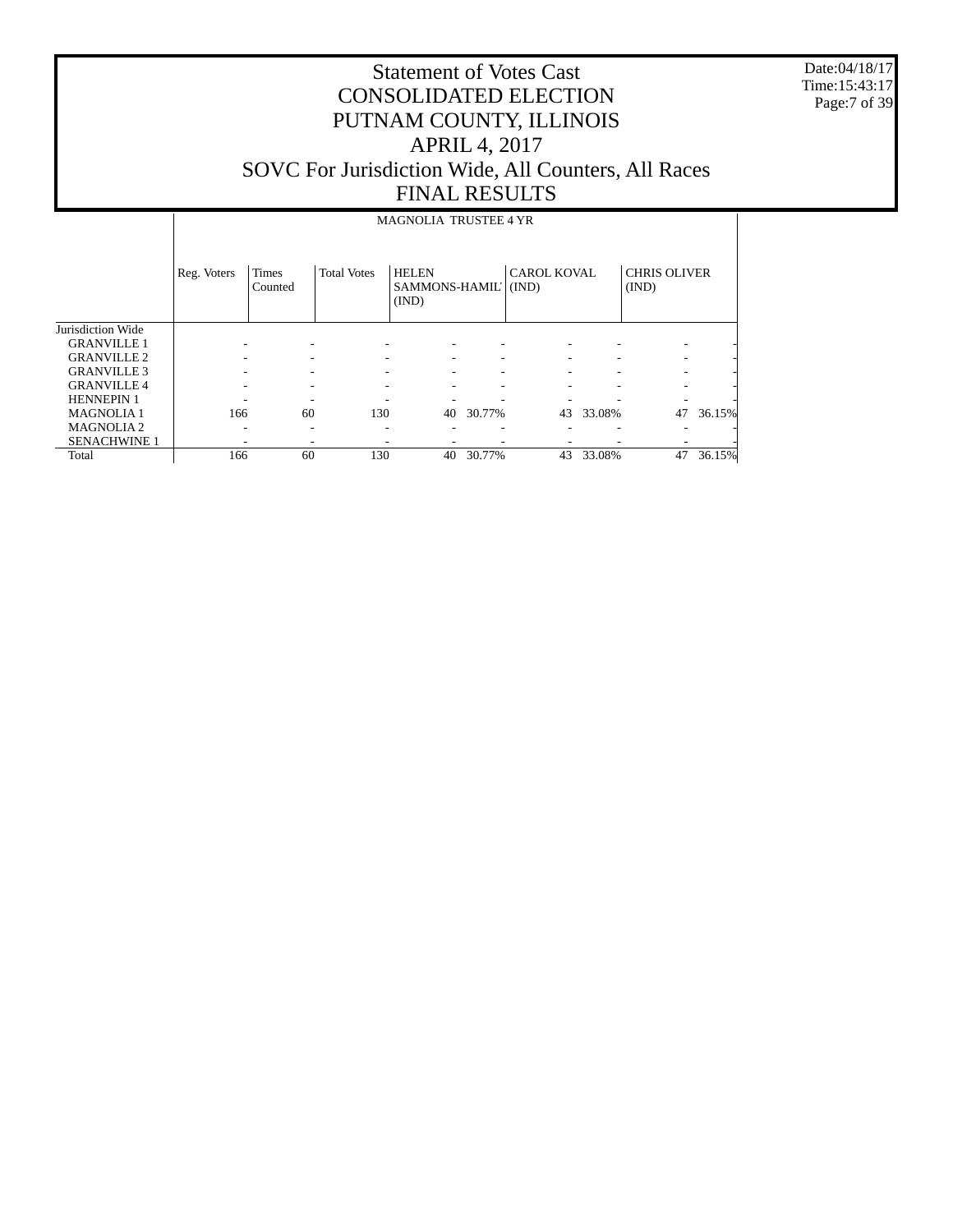Date:04/18/17 Time:15:43:17 Page:8 of 39

# Statement of Votes Cast CONSOLIDATED ELECTION PUTNAM COUNTY, ILLINOIS APRIL 4, 2017 SOVC For Jurisdiction Wide, All Counters, All Races FINAL RESULTS

Τ

|                     |             |                  | <b>MARK PRESIDENT</b> |                                 |             |
|---------------------|-------------|------------------|-----------------------|---------------------------------|-------------|
|                     | Reg. Voters | Times<br>Counted | <b>Total Votes</b>    | <b>FRANK NIEWINSKI</b><br>(IND) |             |
| Jurisdiction Wide   |             |                  |                       |                                 |             |
| <b>GRANVILLE 1</b>  |             |                  |                       |                                 |             |
| <b>GRANVILLE 2</b>  |             |                  |                       |                                 |             |
| <b>GRANVILLE 3</b>  | 409         | 151              | 133                   |                                 | 133 100.00% |
| <b>GRANVILLE 4</b>  |             |                  |                       |                                 |             |
| <b>HENNEPIN 1</b>   |             |                  |                       |                                 |             |
| <b>MAGNOLIA1</b>    |             |                  |                       |                                 |             |
| <b>MAGNOLIA2</b>    |             |                  |                       |                                 |             |
| <b>SENACHWINE 1</b> |             |                  |                       |                                 |             |
| Total               | 409         | 151              | 133                   |                                 | 133 100.00% |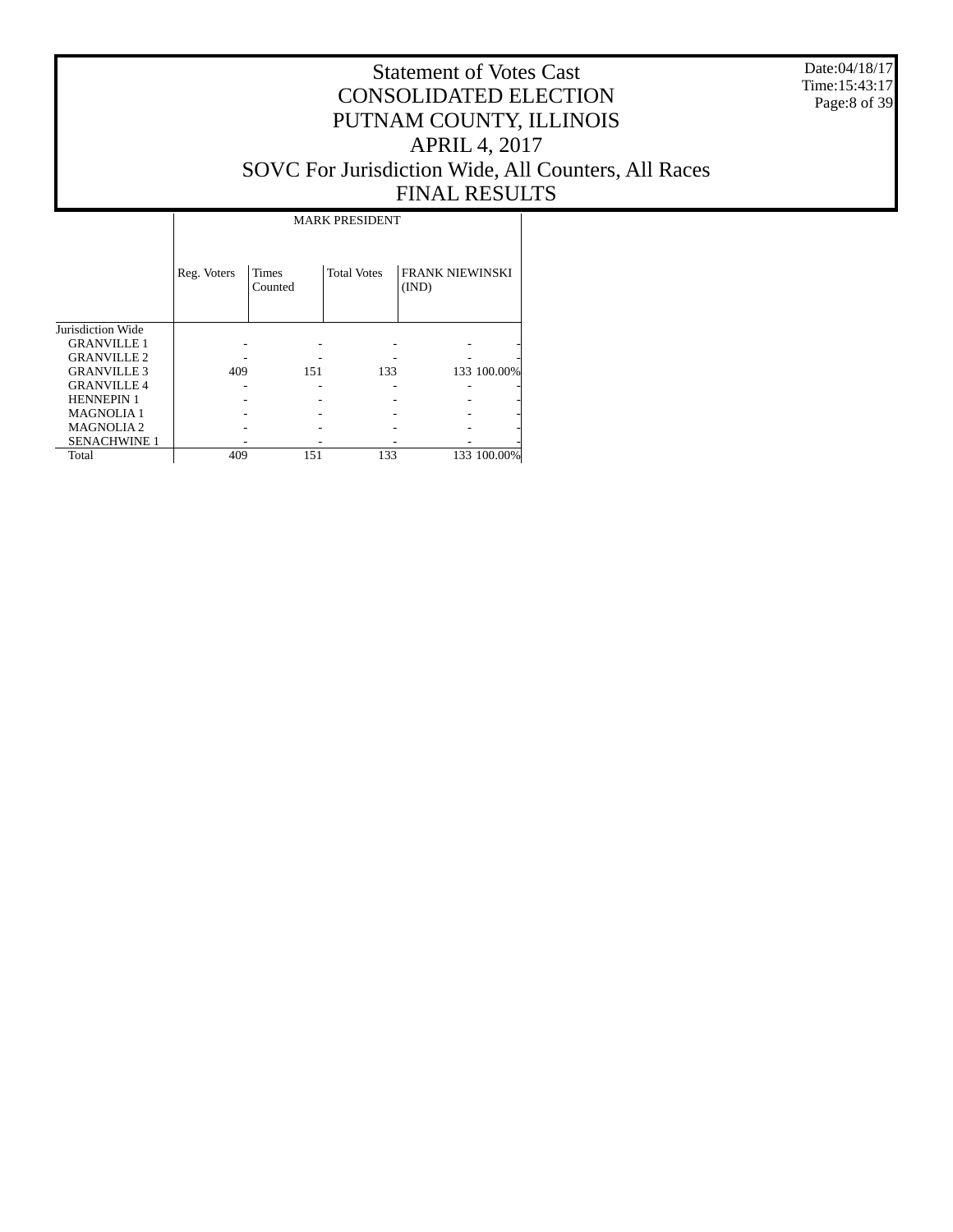Date:04/18/17 Time:15:43:17 Page:9 of 39

|                       |             |                         |                    | <b>MARK TRUSTEE 4 YR</b>    |        |                                |        |                                |        |
|-----------------------|-------------|-------------------------|--------------------|-----------------------------|--------|--------------------------------|--------|--------------------------------|--------|
|                       | Reg. Voters | <b>Times</b><br>Counted | <b>Total Votes</b> | <b>RAY VERONDA</b><br>(IND) |        | <b>GERALD URNIKIS</b><br>(IND) |        | <b>MICHAEL</b><br>HOOPER (IND) |        |
| Jurisdiction Wide     |             |                         |                    |                             |        |                                |        |                                |        |
| <b>GRANVILLE 1</b>    |             |                         | ٠                  |                             |        |                                |        | $\overline{\phantom{0}}$       |        |
| <b>GRANVILLE 2</b>    |             |                         |                    |                             |        |                                |        | $\overline{\phantom{a}}$       |        |
| <b>GRANVILLE 3</b>    | 409         | 151                     | 333                | 123                         | 36.94% | 111                            | 33.33% | 99                             | 29.73% |
| <b>GRANVILLE 4</b>    |             |                         | ۰                  |                             | ۰      |                                | ٠      |                                |        |
| <b>HENNEPIN 1</b>     |             |                         | ۰                  | $\overline{\phantom{a}}$    | ٠      | ۰                              | ۰      | $\overline{\phantom{a}}$       |        |
| <b>MAGNOLIA1</b>      |             |                         |                    | $\overline{\phantom{a}}$    | ۰      | ۰                              |        | $\overline{\phantom{a}}$       |        |
| MAGNOLIA <sub>2</sub> |             |                         | ۰                  | -                           | ٠      | -                              | ۰      | $\overline{\phantom{0}}$       |        |
| <b>SENACHWINE 1</b>   |             |                         |                    |                             |        |                                |        |                                |        |
| Total                 | 409         | 151                     | 333                | 123                         | 36.94% | 111                            | 33.33% | 99                             | 29.73% |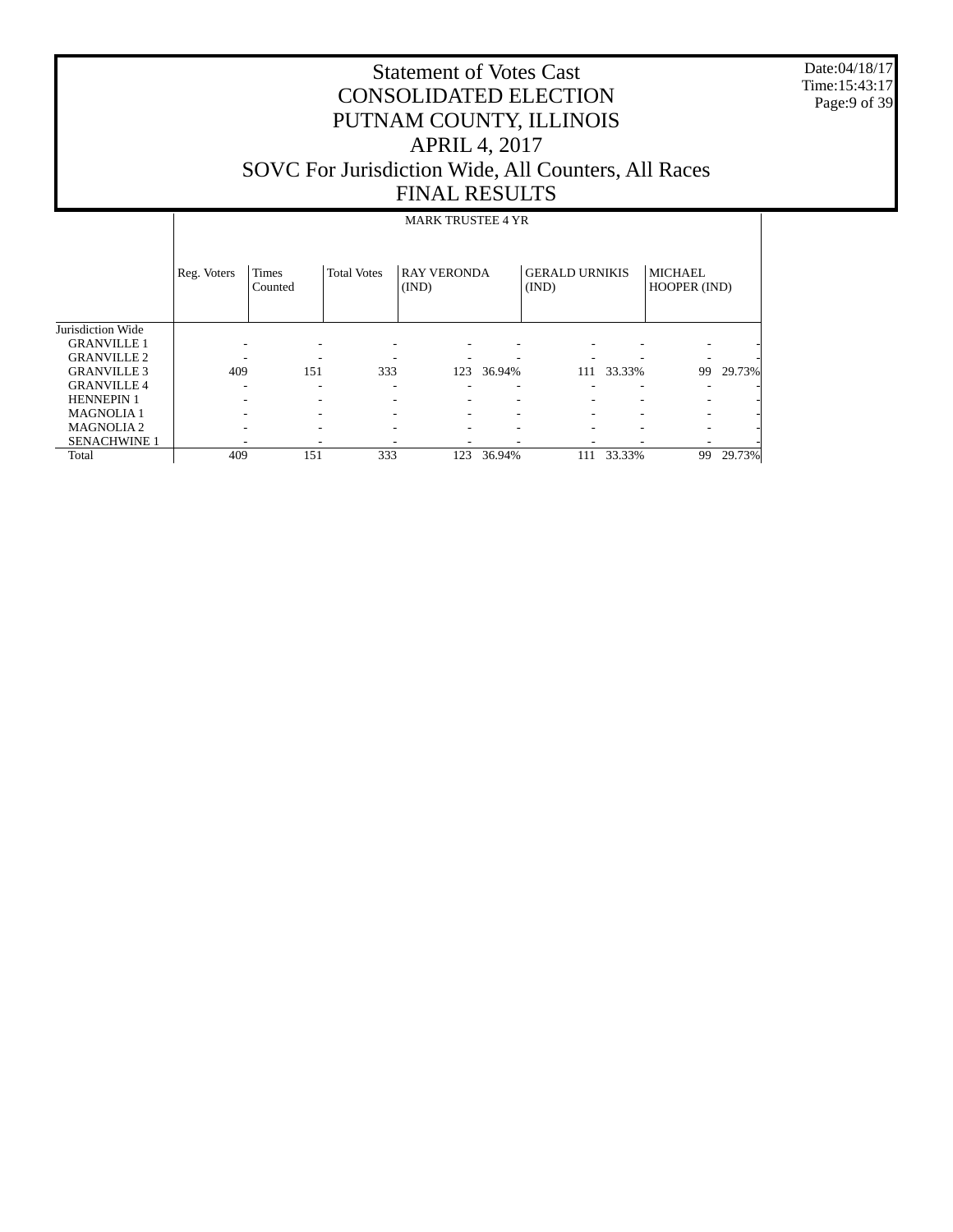Date:04/18/17 Time:15:43:17 Page:10 of 39

|                     |             |                         | <b>MARK TRUSTEE 2 YR</b> |                                | McNABB PRESIDENT         |                         |                    |                                 |  |
|---------------------|-------------|-------------------------|--------------------------|--------------------------------|--------------------------|-------------------------|--------------------|---------------------------------|--|
|                     | Reg. Voters | <b>Times</b><br>Counted | <b>Total Votes</b>       | <b>EDWARD DANIELS</b><br>(IND) | Reg. Voters              | <b>Times</b><br>Counted | <b>Total Votes</b> | <b>BRANDY</b><br>SANDBERG (IND) |  |
| Jurisdiction Wide   |             |                         |                          |                                |                          |                         |                    |                                 |  |
| <b>GRANVILLE 1</b>  |             |                         |                          |                                | ٠                        |                         |                    |                                 |  |
| <b>GRANVILLE 2</b>  |             |                         |                          |                                | ۰                        |                         |                    |                                 |  |
| <b>GRANVILLE 3</b>  | 409         | 151                     | 124                      | 124 100.00%                    |                          |                         |                    |                                 |  |
| <b>GRANVILLE 4</b>  |             | ٠                       | ۰                        |                                |                          |                         |                    |                                 |  |
| <b>HENNEPIN 1</b>   |             |                         |                          |                                |                          |                         |                    |                                 |  |
| <b>MAGNOLIA1</b>    |             |                         |                          |                                |                          |                         |                    |                                 |  |
| <b>MAGNOLIA2</b>    |             | -                       |                          |                                | 206                      | 75                      | 62                 | 62 100.00%                      |  |
| <b>SENACHWINE 1</b> |             | ۰                       |                          |                                | $\overline{\phantom{a}}$ |                         |                    |                                 |  |
| Total               | 409         | 151                     | 124                      | 124 100.00%                    | 206                      | 75                      | 62                 | 62 100.00%                      |  |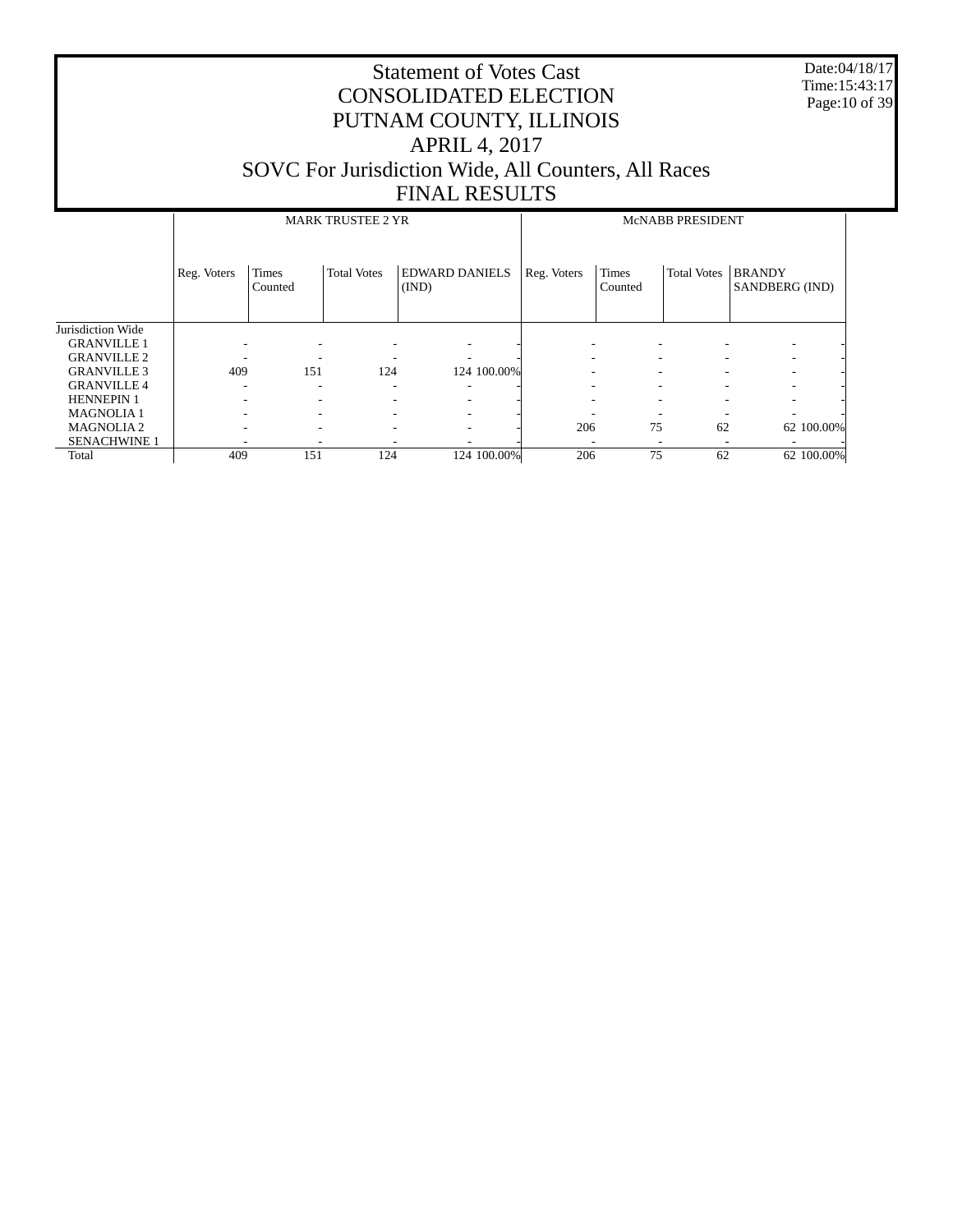Date:04/18/17 Time:15:43:17 Page:11 of 39

# Statement of Votes Cast CONSOLIDATED ELECTION PUTNAM COUNTY, ILLINOIS APRIL 4, 2017 SOVC For Jurisdiction Wide, All Counters, All Races FINAL RESULTS

McNABB TRUSTEE 4 YR

|                     | Reg. Voters | Times<br>Counted | <b>Total Votes</b> | DAN TRONE (IND) |        | ERIC EDENS (IND) |           |
|---------------------|-------------|------------------|--------------------|-----------------|--------|------------------|-----------|
| Jurisdiction Wide   |             |                  |                    |                 |        |                  |           |
| <b>GRANVILLE 1</b>  |             |                  |                    |                 |        |                  |           |
| <b>GRANVILLE 2</b>  |             |                  |                    |                 |        |                  |           |
| <b>GRANVILLE 3</b>  |             |                  |                    |                 |        |                  |           |
| <b>GRANVILLE 4</b>  |             |                  |                    |                 |        |                  |           |
| <b>HENNEPIN 1</b>   |             |                  |                    |                 |        |                  |           |
| <b>MAGNOLIA1</b>    |             |                  |                    |                 |        |                  |           |
| <b>MAGNOLIA2</b>    | 206         | 75               | 108                | 50              | 46.30% |                  | 58 53.70% |
| <b>SENACHWINE 1</b> |             |                  |                    |                 |        |                  |           |
| Total               | 206         | 75               | 108                | 50              | 46.30% | 58               | 53.70%    |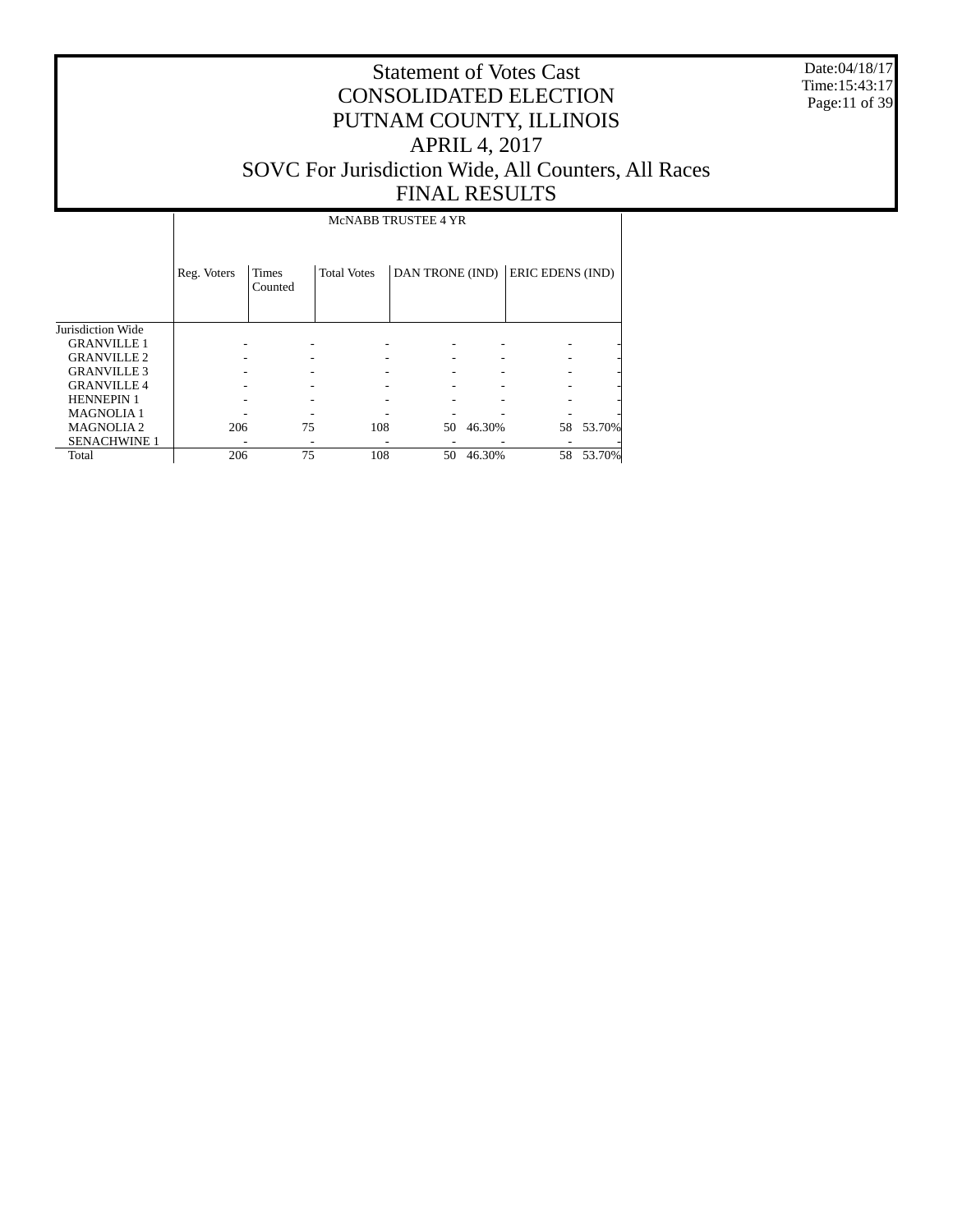Date:04/18/17 Time:15:43:17 Page:12 of 39

|                     |             | MCNABB VILL TRUSTEE 2 YR |                    |                             | STANDARD PRESIDENT |                         |                    |                                        |            |  |
|---------------------|-------------|--------------------------|--------------------|-----------------------------|--------------------|-------------------------|--------------------|----------------------------------------|------------|--|
|                     | Reg. Voters | <b>Times</b><br>Counted  | <b>Total Votes</b> | <b>JIM WEGRZYN</b><br>(IND) | Reg. Voters        | <b>Times</b><br>Counted | <b>Total Votes</b> | <b>FRANK VULCANI</b><br>$JR$ ( $IND$ ) |            |  |
| Jurisdiction Wide   |             |                          |                    |                             |                    |                         |                    |                                        |            |  |
| <b>GRANVILLE 1</b>  |             |                          |                    |                             | 165                | 48                      | 41                 |                                        | 41 100.00% |  |
| <b>GRANVILLE 2</b>  |             |                          | ۰                  | -                           |                    | ۰                       |                    |                                        |            |  |
| <b>GRANVILLE 3</b>  |             |                          | ۰                  | -                           |                    |                         |                    |                                        |            |  |
| <b>GRANVILLE 4</b>  |             |                          | ۰                  |                             |                    |                         |                    |                                        |            |  |
| <b>HENNEPIN 1</b>   |             |                          |                    |                             |                    |                         |                    |                                        |            |  |
| <b>MAGNOLIA1</b>    |             |                          |                    |                             |                    |                         |                    |                                        |            |  |
| <b>MAGNOLIA2</b>    | 206         | 75                       | 58                 | 58 100.00%                  | -                  |                         |                    |                                        |            |  |
| <b>SENACHWINE 1</b> |             |                          |                    |                             |                    |                         |                    |                                        |            |  |
| Total               | 206         | 75                       | 58                 | 58 100.00%                  | 165                | 48                      | 41                 |                                        | 41 100.00% |  |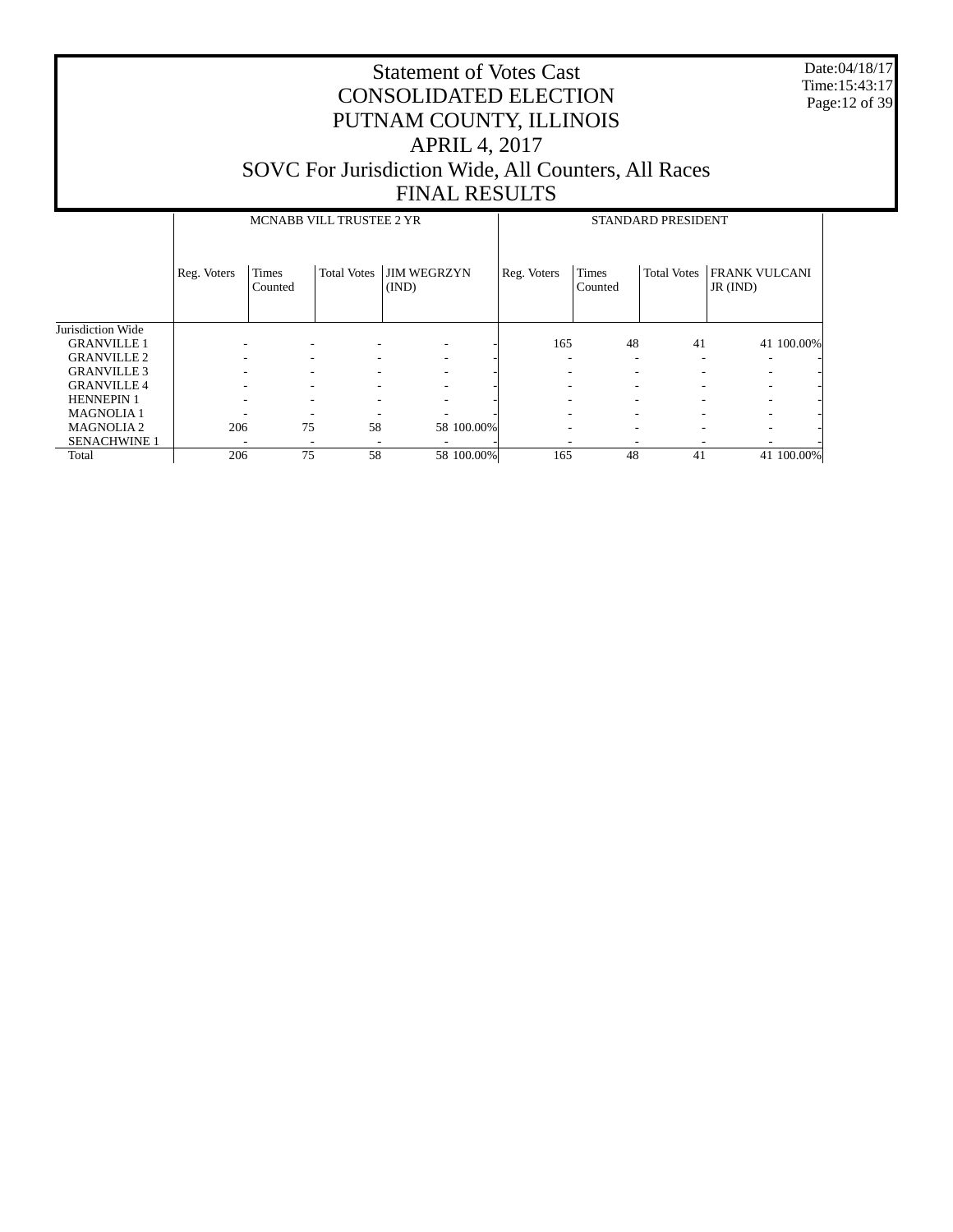Date:04/18/17 Time:15:43:17 Page:13 of 39

|                     |             |                          |                          | STANDARD TRUSTEE 4 YR           |        |                            |        |                                  |           |
|---------------------|-------------|--------------------------|--------------------------|---------------------------------|--------|----------------------------|--------|----------------------------------|-----------|
|                     | Reg. Voters | <b>Times</b><br>Counted  | <b>Total Votes</b>       | <b>ALBERT</b><br>PETERSON (IND) |        | <b>JAMES RENO</b><br>(IND) |        | <b>PETER</b><br>PICCINELLI (IND) |           |
| Jurisdiction Wide   |             |                          |                          |                                 |        |                            |        |                                  |           |
| <b>GRANVILLE 1</b>  | 165         | 48                       | 114                      | 37                              | 32.46% | 39                         | 34.21% |                                  | 38 33.33% |
| <b>GRANVILLE 2</b>  |             | $\overline{\phantom{a}}$ | $\overline{\phantom{a}}$ |                                 | ۰      |                            |        |                                  |           |
| <b>GRANVILLE 3</b>  |             |                          |                          |                                 |        |                            |        | $\overline{\phantom{a}}$         |           |
| <b>GRANVILLE 4</b>  |             |                          |                          |                                 |        |                            |        | $\overline{\phantom{a}}$         |           |
| <b>HENNEPIN 1</b>   |             |                          |                          |                                 |        |                            |        | $\overline{\phantom{a}}$         |           |
| <b>MAGNOLIA1</b>    |             |                          |                          |                                 |        |                            |        |                                  |           |
| <b>MAGNOLIA2</b>    |             |                          |                          |                                 |        |                            |        |                                  |           |
| <b>SENACHWINE 1</b> |             |                          |                          |                                 |        |                            |        |                                  |           |
| Total               | 165         | 48                       | 114                      | 37                              | 32.46% | 39                         | 34.21% | 38                               | 33.33%    |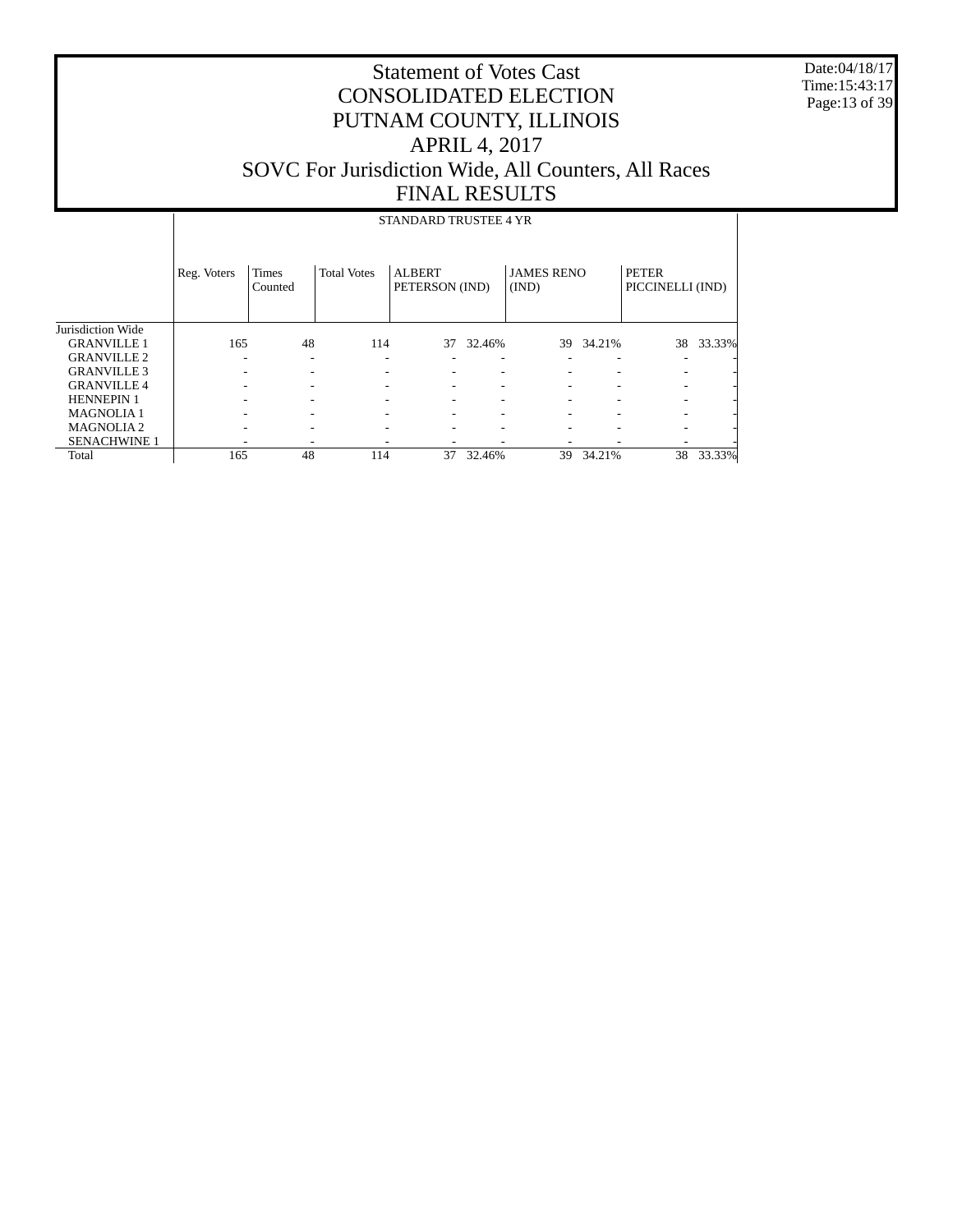Date:04/18/17 Time:15:43:17 Page:14 of 39

#### Statement of Votes Cast CONSOLIDATED ELECTION PUTNAM COUNTY, ILLINOIS APRIL 4, 2017 SOVC For Jurisdiction Wide, All Counters, All Races FINAL RESULTS

 Jurisdiction Wide GRANVILLE 1 GRANVILLE 2 GRANVILLE 3 GRANVILLE 4 HENNEPIN 1 MAGNOLIA 1 MAGNOLIA 2 SENACHWINE 1 Total Reg. Voters | Times Counted Total Votes | JAMES MORIARTY (IND) JAYE DeBATES (IND) GRANVILLE TWP SUPR 314 107 99 87 87.88% 12 12.12%<br>536 271 251 218 86.85% 33 13.15% 536 271 251 218 86.85% 342 188 182 159 87.36% 542 188 182 159 87.36% 23 12.64% 238 88.48% - - - - - - - - - - - - - - - - - - - - - - - - - - - - 2063 855 801 702 87.64% 99 12.36%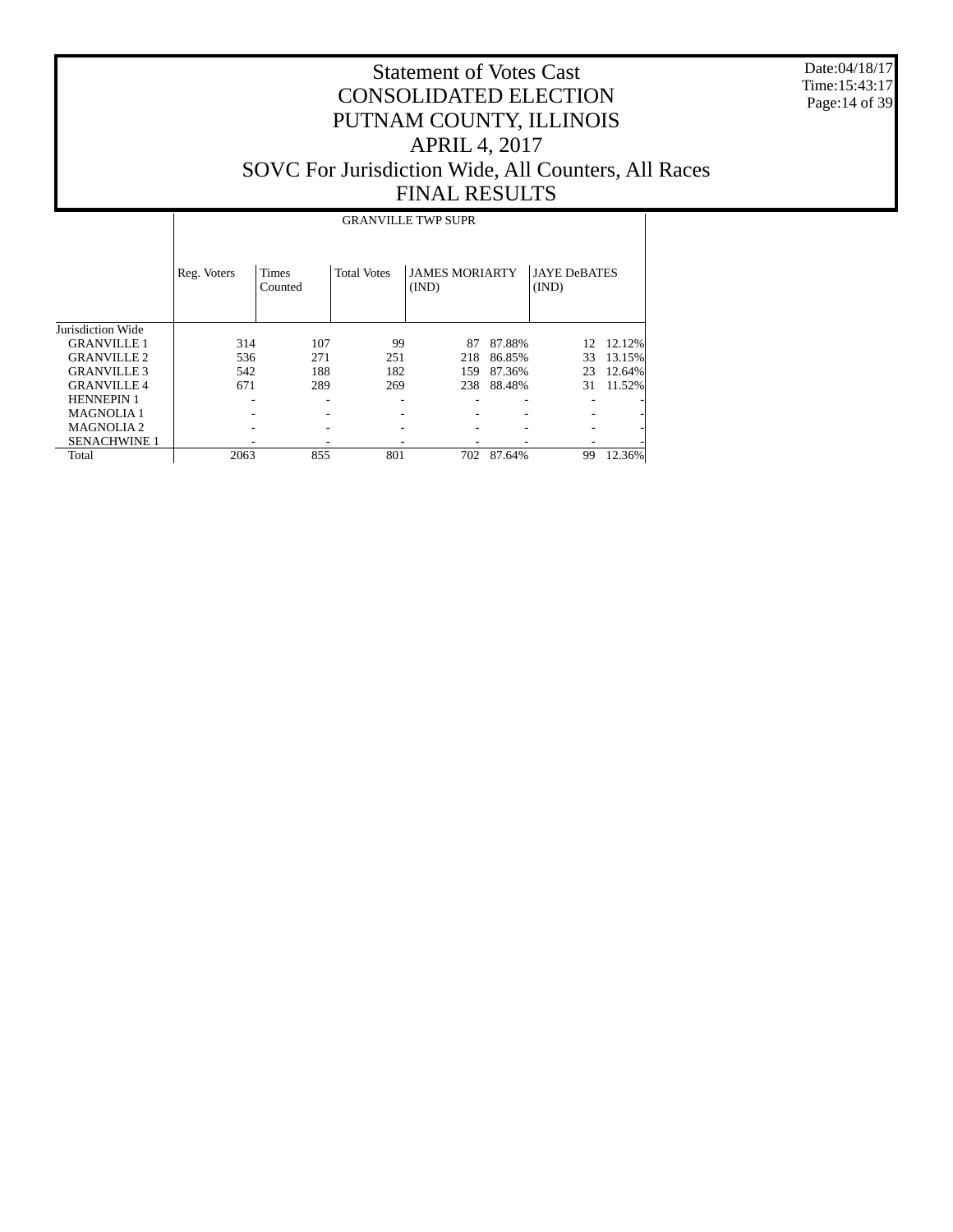Date:04/18/17 Time:15:43:17 Page:15 of 39

#### Statement of Votes Cast CONSOLIDATED ELECTION PUTNAM COUNTY, ILLINOIS APRIL 4, 2017 SOVC For Jurisdiction Wide, All Counters, All Races FINAL RESULTS

T

|                     |             |                         | <b>GRANVILLE TWP CLERK</b> |                                    |             |
|---------------------|-------------|-------------------------|----------------------------|------------------------------------|-------------|
|                     | Reg. Voters | <b>Times</b><br>Counted | <b>Total Votes</b>         | <b>RENE</b><br>TWARDOWSKI<br>(IND) |             |
| Jurisdiction Wide   |             |                         |                            |                                    |             |
| <b>GRANVILLE 1</b>  | 314         | 107                     | 90                         |                                    | 90 100.00%  |
| <b>GRANVILLE 2</b>  | 536         | 271                     | 203                        |                                    | 203 100.00% |
| <b>GRANVILLE 3</b>  | 542         | 188                     | 133                        |                                    | 133 100.00% |
| <b>GRANVILLE 4</b>  | 671         | 289                     | 215                        |                                    | 215 100.00% |
| <b>HENNEPIN 1</b>   |             |                         |                            |                                    |             |
| <b>MAGNOLIA1</b>    |             |                         |                            |                                    |             |
| <b>MAGNOLIA2</b>    |             |                         |                            |                                    |             |
| <b>SENACHWINE 1</b> |             |                         |                            |                                    |             |
| Total               | 2063        | 855                     | 641                        |                                    | 641 100.00% |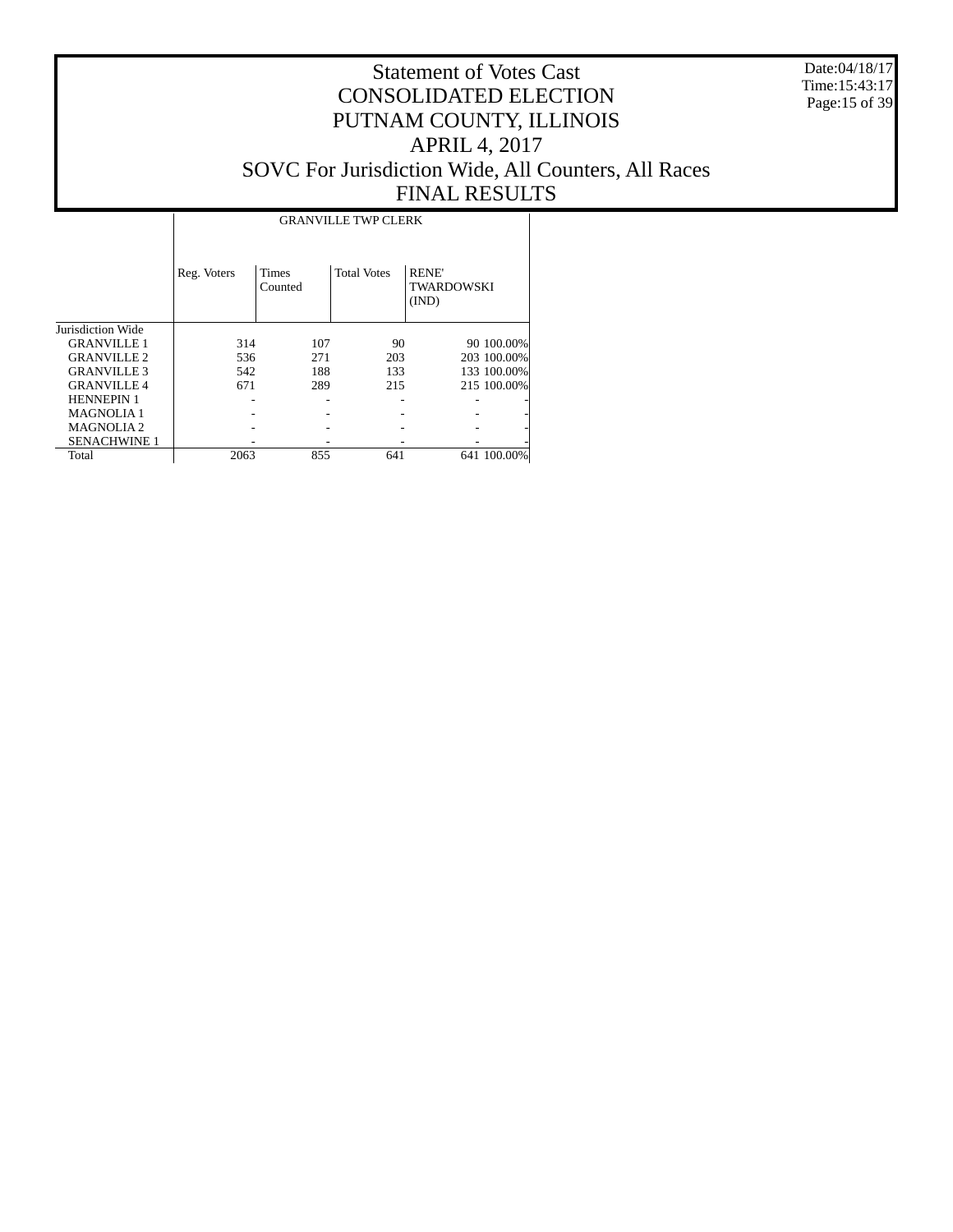Date:04/18/17 Time:15:43:17 Page:16 of 39

# Statement of Votes Cast CONSOLIDATED ELECTION PUTNAM COUNTY, ILLINOIS APRIL 4, 2017 SOVC For Jurisdiction Wide, All Counters, All Races FINAL RESULTS

#### GRANVILLE TWP HWY COMM

|                       | Reg. Voters | <b>Times</b><br>Counted | <b>Total Votes</b> | <b>MARK MUDGE</b><br>(IND) |        | <b>BOB DIXON (IND)</b> |        |
|-----------------------|-------------|-------------------------|--------------------|----------------------------|--------|------------------------|--------|
| Jurisdiction Wide     |             |                         |                    |                            |        |                        |        |
| <b>GRANVILLE 1</b>    | 314         | 107                     | 106                | 70                         | 66.04% | 36                     | 33.96% |
| <b>GRANVILLE 2</b>    | 536         | 271                     | 261                | 81                         | 31.03% | 180                    | 68.97% |
| <b>GRANVILLE 3</b>    | 542         | 188                     | 184                | 74                         | 40.22% | 110                    | 59.78% |
| <b>GRANVILLE 4</b>    | 671         | 289                     | 273                | 105                        | 38.46% | 168                    | 61.54% |
| <b>HENNEPIN 1</b>     |             | ۰                       |                    |                            |        |                        |        |
| <b>MAGNOLIA1</b>      |             |                         |                    |                            |        |                        |        |
| MAGNOLIA <sub>2</sub> |             |                         |                    |                            |        |                        |        |
| <b>SENACHWINE 1</b>   |             |                         |                    |                            |        |                        |        |
| Total                 | 2063        | 855                     | 824                | 330                        | 40.05% | 494                    | 59.95% |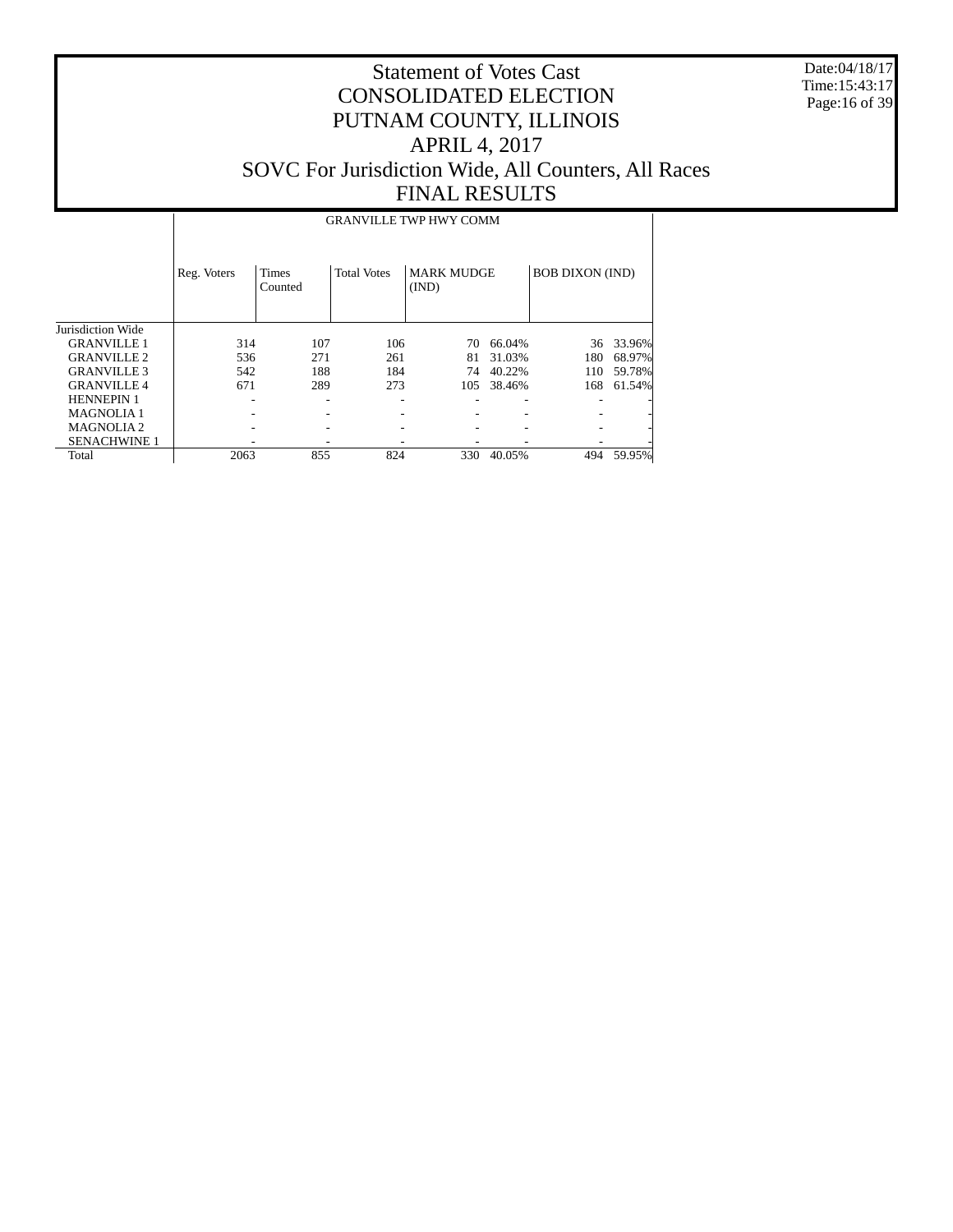Date:04/18/17 Time:15:43:17 Page:17 of 39

## Statement of Votes Cast CONSOLIDATED ELECTION PUTNAM COUNTY, ILLINOIS APRIL 4, 2017 SOVC For Jurisdiction Wide, All Counters, All Races FINAL RESULTS

#### GRANVILLE TWP TRUSTEE

|                     | Reg. Voters | <b>Times</b><br>Counted | <b>Total Votes</b>       | KELLY GOETZ<br>(IND) |                          | PHILIP EDGERLEY<br>(IND) |                          | <b>MATT GENSINI</b><br>(IND) |        |
|---------------------|-------------|-------------------------|--------------------------|----------------------|--------------------------|--------------------------|--------------------------|------------------------------|--------|
| Jurisdiction Wide   |             |                         |                          |                      |                          |                          |                          |                              |        |
| <b>GRANVILLE 1</b>  | 314         | 107                     | 301                      |                      | 76 25.25%                | 90.                      | 29.90%                   | 68                           | 22.59% |
| <b>GRANVILLE 2</b>  | 536         | 271                     | 670                      | 183.                 | 27.31%                   | 170.                     | 25.37%                   | 156                          | 23.28% |
| <b>GRANVILLE 3</b>  | 542         | 188                     | 485                      | 117                  | 24.12%                   | 128                      | 26.39%                   | 128                          | 26.39% |
| <b>GRANVILLE 4</b>  | 671         | 289                     | 732                      |                      | 182 24.86%               | 198                      | 27.05%                   | 186                          | 25.41% |
| <b>HENNEPIN 1</b>   | ۰           | ۰                       | $\overline{\phantom{a}}$ |                      | $\overline{\phantom{a}}$ |                          | $\overline{\phantom{a}}$ |                              |        |
| <b>MAGNOLIA1</b>    |             | ۰                       | $\overline{\phantom{0}}$ |                      |                          |                          |                          |                              |        |
| <b>MAGNOLIA2</b>    |             |                         | $\overline{\phantom{a}}$ |                      |                          |                          |                          |                              |        |
| <b>SENACHWINE 1</b> |             |                         | $\overline{\phantom{0}}$ |                      |                          |                          |                          |                              |        |
| Total               | 2063        | 855                     | 2188                     | 558                  | 25.50%                   | 586                      | 26.78%                   | 538                          | 24.59% |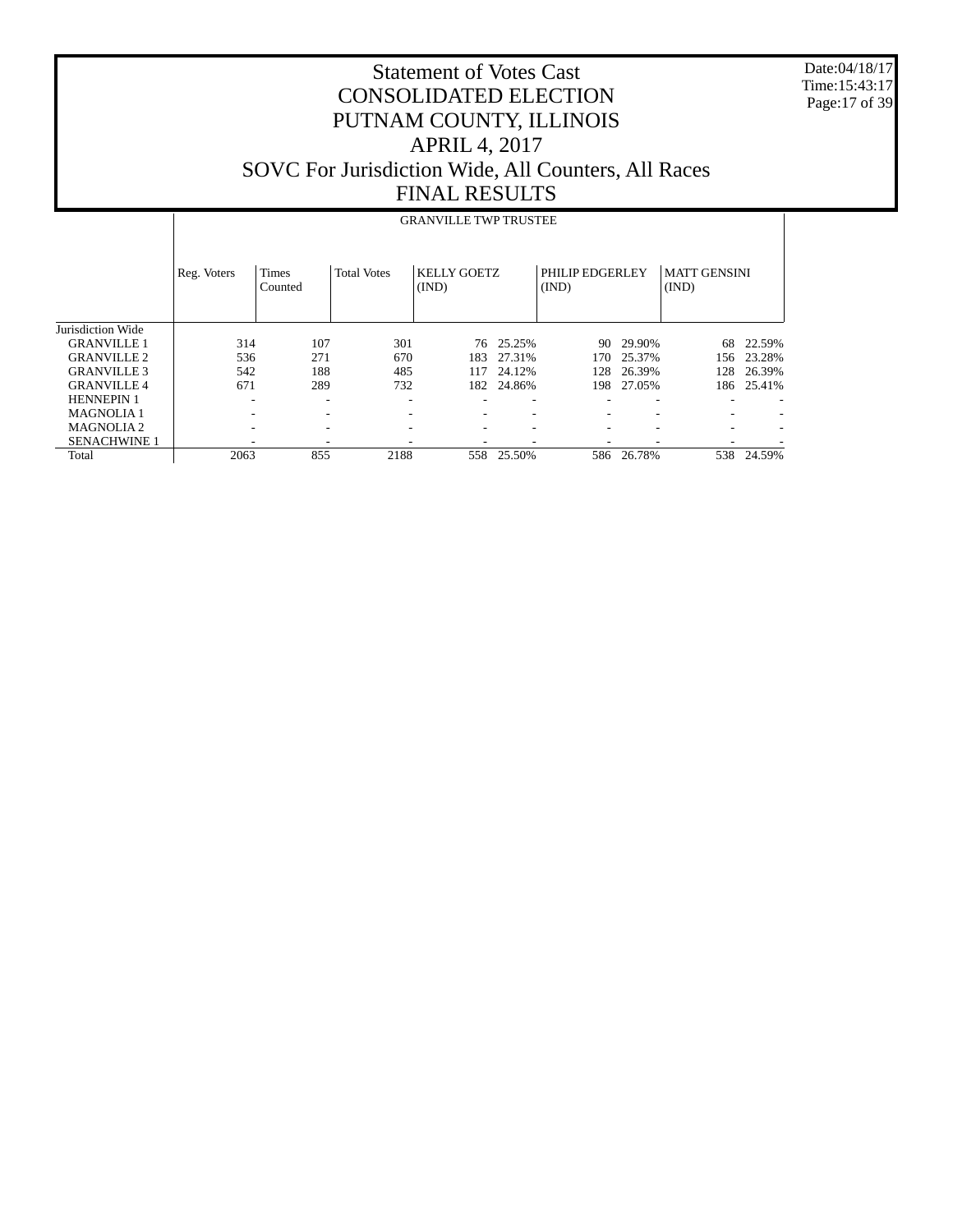Date:04/18/17 Time:15:43:17 Page:18 of 39

|                     | <b>GRANVILLE TWP</b><br><b>TRUSTEE</b> |        |             | <b>HENNEPIN TWP SUPR</b> |                    |                        |  |  |  |  |  |
|---------------------|----------------------------------------|--------|-------------|--------------------------|--------------------|------------------------|--|--|--|--|--|
|                     | <b>FRANK VULCANI</b><br>(IND)          |        | Reg. Voters | <b>Times</b><br>Counted  | <b>Total Votes</b> | <b>BRIAN BIAGI (D)</b> |  |  |  |  |  |
| Jurisdiction Wide   |                                        |        |             |                          |                    |                        |  |  |  |  |  |
| <b>GRANVILLE 1</b>  | 67                                     | 22.26% |             |                          |                    |                        |  |  |  |  |  |
| <b>GRANVILLE 2</b>  | 161                                    | 24.03% |             |                          |                    |                        |  |  |  |  |  |
| <b>GRANVILLE 3</b>  | 112                                    | 23.09% |             |                          |                    |                        |  |  |  |  |  |
| <b>GRANVILLE 4</b>  | 166                                    | 22.68% |             |                          |                    |                        |  |  |  |  |  |
| <b>HENNEPIN 1</b>   |                                        |        | 945         | 245                      | 187                | 187 100.00%            |  |  |  |  |  |
| <b>MAGNOLIA1</b>    |                                        |        |             |                          |                    |                        |  |  |  |  |  |
| <b>MAGNOLIA2</b>    |                                        |        |             |                          |                    |                        |  |  |  |  |  |
| <b>SENACHWINE 1</b> |                                        |        |             |                          |                    |                        |  |  |  |  |  |
| Total               | 506                                    | 23.13% | 945         | 245                      | 187                | 187 100.00%            |  |  |  |  |  |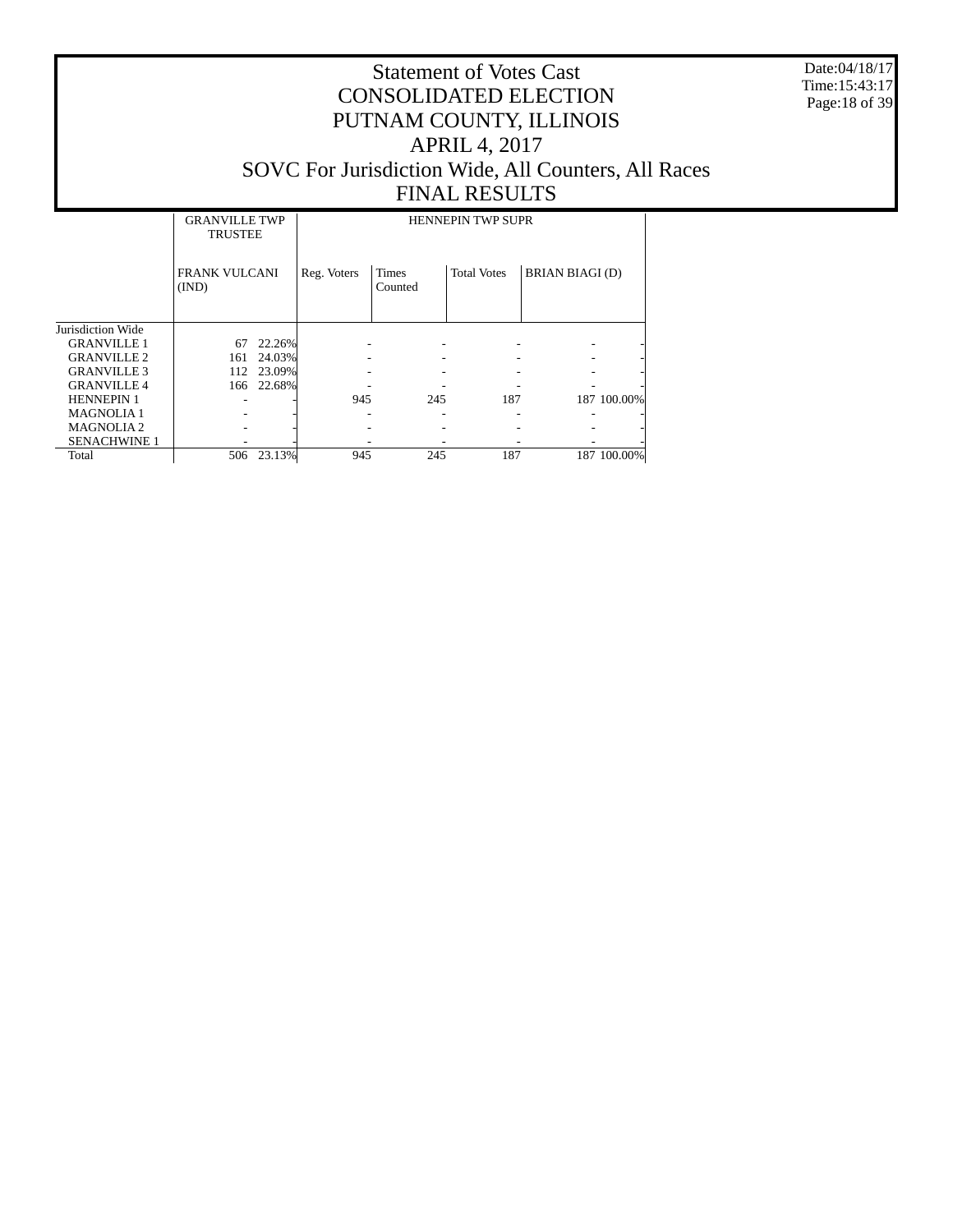Date:04/18/17 Time:15:43:17 Page:19 of 39

|                     |             |                  | <b>HENNEPIN TWP CLERK</b> |                                       | HENNEPIN TWP HWY COMM |                  |                          |                                 |  |
|---------------------|-------------|------------------|---------------------------|---------------------------------------|-----------------------|------------------|--------------------------|---------------------------------|--|
|                     | Reg. Voters | Times<br>Counted | <b>Total Votes</b>        | DANIEL DE MATTIA   Reg. Voters<br>(D) |                       | Times<br>Counted | <b>Total Votes</b>       | <b>THEODORE</b><br>DOUCETTE (D) |  |
| Jurisdiction Wide   |             |                  |                           |                                       |                       |                  |                          |                                 |  |
| <b>GRANVILLE 1</b>  |             |                  |                           |                                       |                       |                  |                          |                                 |  |
| <b>GRANVILLE 2</b>  | -           | ۰                |                           |                                       |                       |                  |                          | $\overline{\phantom{a}}$        |  |
| <b>GRANVILLE 3</b>  | ۰           |                  |                           |                                       |                       |                  |                          | ۰                               |  |
| <b>GRANVILLE 4</b>  | ۰           |                  |                           |                                       |                       |                  |                          | -                               |  |
| <b>HENNEPIN 1</b>   | 945         | 245              | 187                       | 187 100.00%                           | 945                   | 245              | 197                      | 197 100.00%                     |  |
| <b>MAGNOLIA1</b>    | ۰           | -                |                           |                                       |                       |                  | $\overline{\phantom{a}}$ | -                               |  |
| <b>MAGNOLIA2</b>    | ۰           | ٠                |                           |                                       |                       |                  |                          | -                               |  |
| <b>SENACHWINE 1</b> |             |                  |                           |                                       |                       |                  |                          |                                 |  |
| Total               | 945         | 245              | 187                       | 187 100.00%                           | 945                   | 245              | 197                      | 197 100.00%                     |  |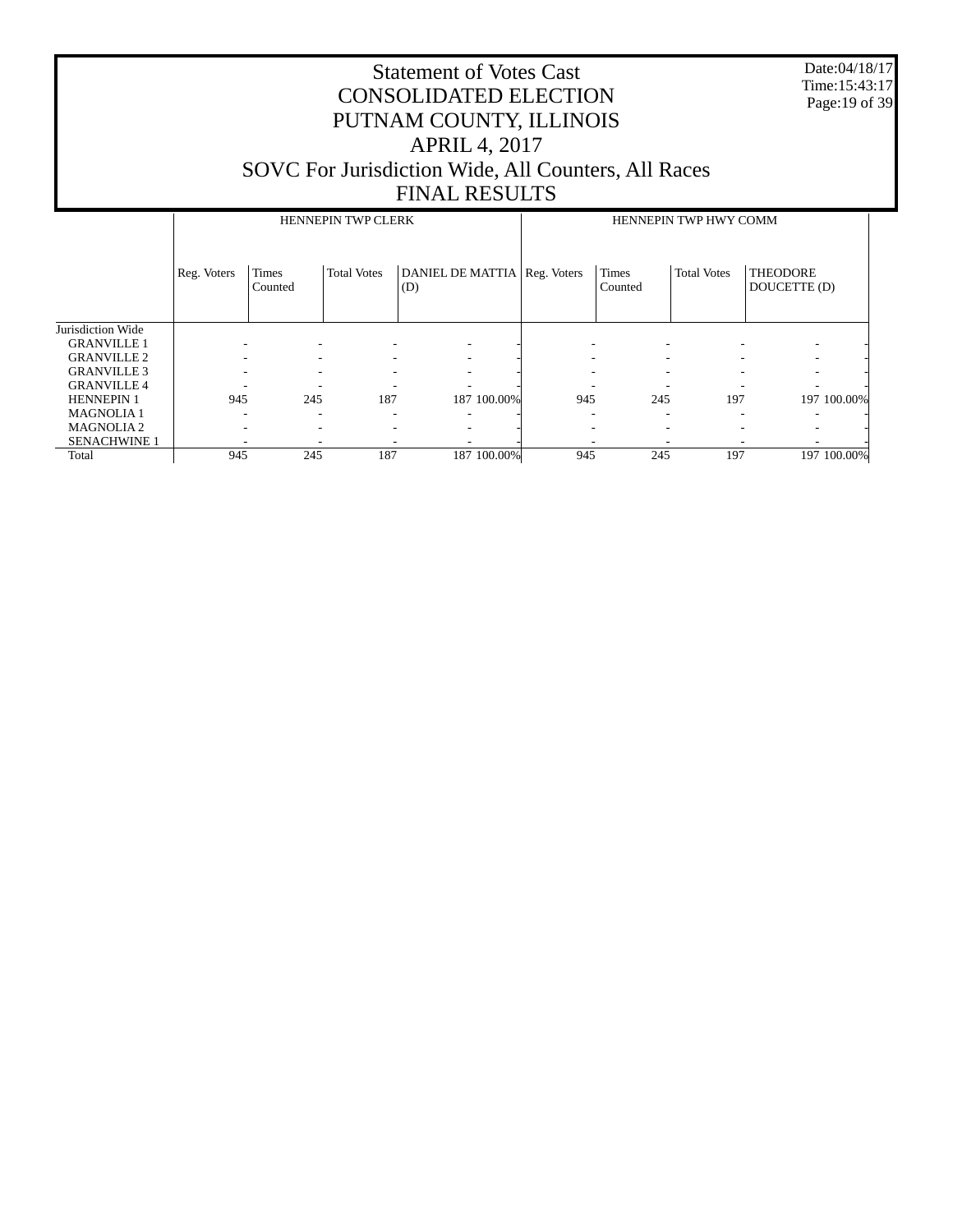Date:04/18/17 Time:15:43:17 Page:20 of 39

|             | <b>HENNEPIN TWP TRUSTEE</b> |                          |                                                                                                                            |                          |                |                          |                        |                                 |                         |                                                               |
|-------------|-----------------------------|--------------------------|----------------------------------------------------------------------------------------------------------------------------|--------------------------|----------------|--------------------------|------------------------|---------------------------------|-------------------------|---------------------------------------------------------------|
| Reg. Voters | <b>Times</b><br>Counted     | <b>Total Votes</b>       |                                                                                                                            |                          | (D)            |                          | (D)                    |                                 | <b>HAROLD</b>           |                                                               |
|             |                             |                          |                                                                                                                            |                          |                |                          |                        |                                 |                         |                                                               |
|             |                             | ٠                        |                                                                                                                            |                          |                |                          |                        |                                 |                         |                                                               |
|             |                             | -                        | ٠                                                                                                                          |                          |                |                          | -                      |                                 |                         |                                                               |
|             |                             | -                        | -                                                                                                                          | $\overline{\phantom{a}}$ |                |                          | ۰                      |                                 |                         |                                                               |
|             |                             | $\overline{\phantom{a}}$ |                                                                                                                            |                          |                |                          |                        |                                 |                         |                                                               |
|             |                             | 641                      | 145                                                                                                                        | 22.62%                   | 149            |                          | 179                    |                                 | 168                     | 26.21%                                                        |
|             |                             | ۰                        |                                                                                                                            |                          |                |                          |                        |                                 |                         |                                                               |
|             |                             | ۰                        |                                                                                                                            |                          |                |                          |                        |                                 |                         |                                                               |
|             |                             |                          |                                                                                                                            |                          |                |                          |                        |                                 |                         |                                                               |
|             |                             | 641                      | 145                                                                                                                        | 22.62%                   |                |                          | 179                    |                                 | 168                     | 26.21%                                                        |
|             |                             | 945<br>945               | $\overline{\phantom{a}}$<br>$\overline{\phantom{a}}$<br>$\overline{\phantom{a}}$<br>245<br>$\overline{\phantom{a}}$<br>245 |                          | JOHN BIAGI (D) | $\overline{\phantom{a}}$ | LINDA DE MATTIA<br>149 | ٠<br>-<br>٠<br>23.24%<br>23.24% | <b>RALPH GENSINI JR</b> | HAYWARD (D)<br>-<br>-<br>-<br>-<br>27.93%<br>۰<br>-<br>27.93% |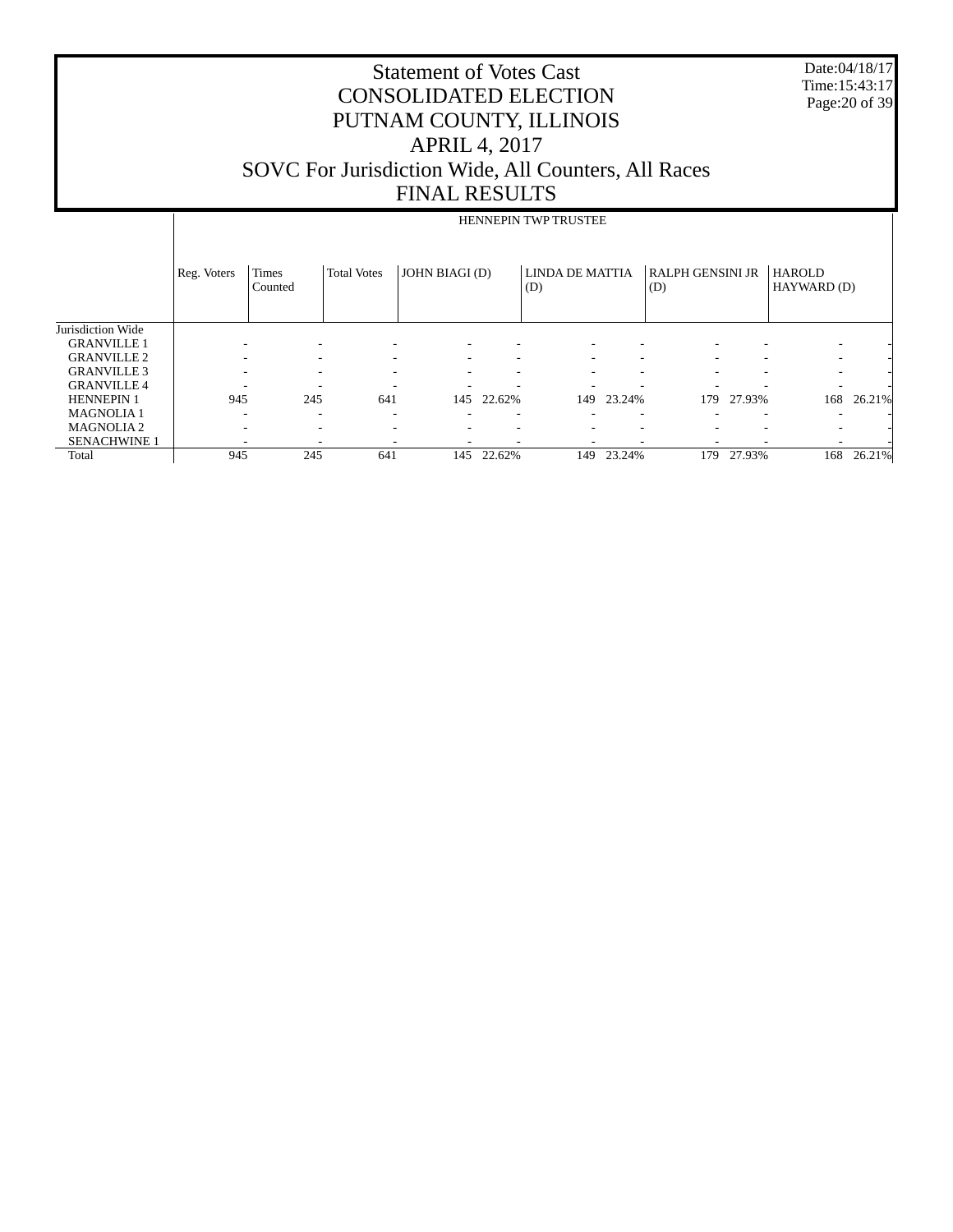Date:04/18/17 Time:15:43:17 Page:21 of 39

|                     |             |                         | <b>MAGNOLIA TWP SUPR</b> |                             | <b>MAGNOLIA TWP CLERK</b> |                  |                    |                               |  |
|---------------------|-------------|-------------------------|--------------------------|-----------------------------|---------------------------|------------------|--------------------|-------------------------------|--|
|                     | Reg. Voters | <b>Times</b><br>Counted | <b>Total Votes</b>       | <b>SARAH KNAPP</b><br>(IND) | Reg. Voters               | Times<br>Counted | <b>Total Votes</b> | <b>BRENDA WULZEN</b><br>(IND) |  |
| Jurisdiction Wide   |             |                         |                          |                             |                           |                  |                    |                               |  |
| <b>GRANVILLE 1</b>  |             |                         |                          |                             |                           |                  |                    | $\overline{\phantom{a}}$      |  |
| <b>GRANVILLE 2</b>  |             | ٠                       |                          |                             |                           | ۰                |                    | $\overline{\phantom{a}}$      |  |
| <b>GRANVILLE 3</b>  |             | ۰.                      |                          |                             |                           |                  |                    | ۰                             |  |
| <b>GRANVILLE 4</b>  |             |                         |                          |                             |                           |                  |                    |                               |  |
| <b>HENNEPIN 1</b>   | -           | -                       |                          |                             |                           |                  |                    | ۰                             |  |
| <b>MAGNOLIA1</b>    | 344         | 133                     | 102                      | 102 100.00%                 | 344                       | 133              | 97                 | 97 100.00%                    |  |
| <b>MAGNOLIA2</b>    | 417         | 170                     | 132                      | 132 100.00%                 | 417                       | 170              | 137                | 137 100.00%                   |  |
| <b>SENACHWINE 1</b> | -           | -                       |                          |                             |                           |                  |                    |                               |  |
| Total               | 761         | 303                     | 234                      | 234 100.00%                 | 761                       | 303              | 234                | 234 100.00%                   |  |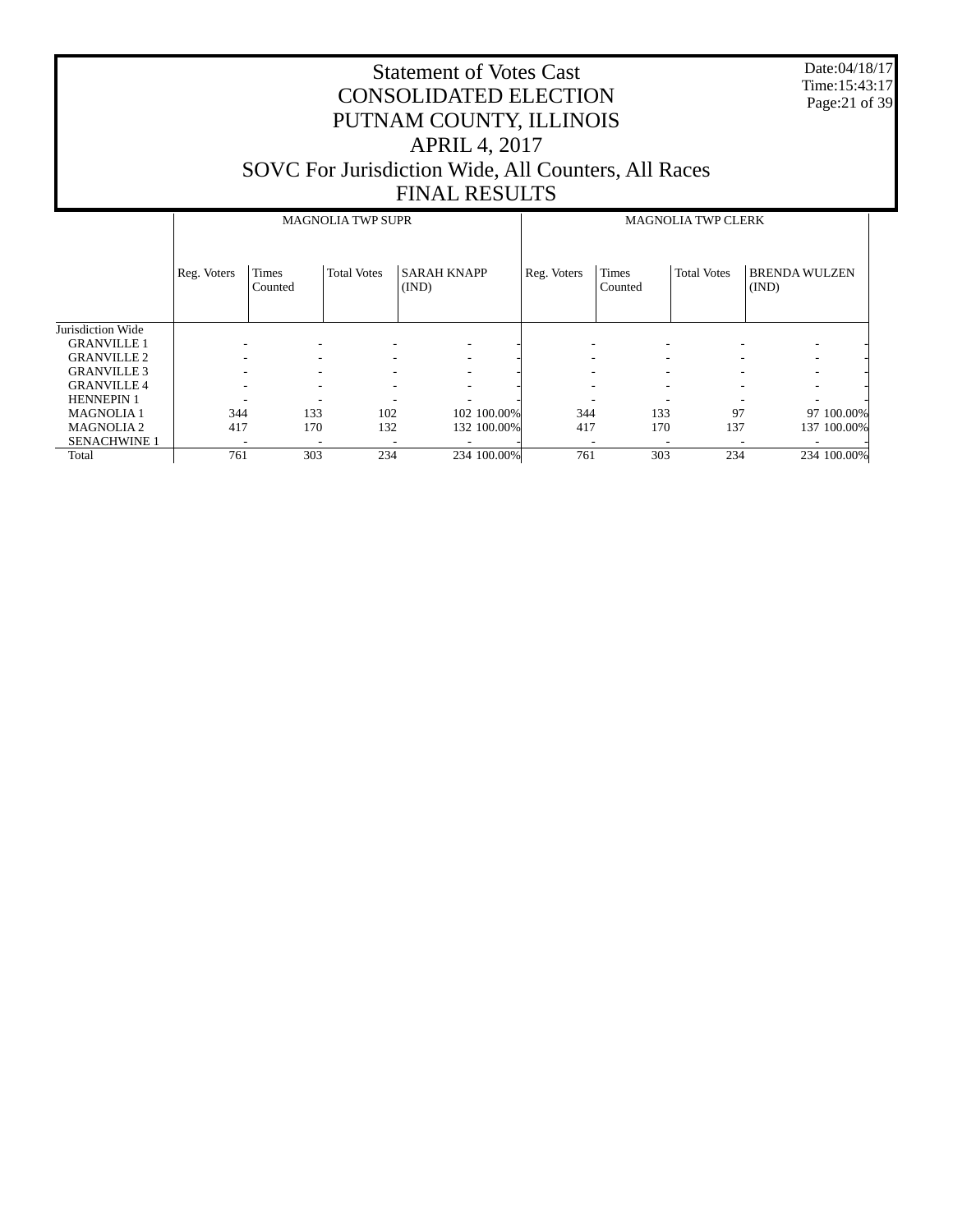Date:04/18/17 Time:15:43:17 Page:22 of 39

# Statement of Votes Cast CONSOLIDATED ELECTION PUTNAM COUNTY, ILLINOIS APRIL 4, 2017 SOVC For Jurisdiction Wide, All Counters, All Races FINAL RESULTS

MAGNOLIA TWP HWY COM

|                     | Reg. Voters | <b>Times</b><br>Counted | <b>Total Votes</b> | <b>GREGORY GLENN</b><br>(IND) |        | <b>SCOT WATKINS</b><br>(IND) |        |
|---------------------|-------------|-------------------------|--------------------|-------------------------------|--------|------------------------------|--------|
| Jurisdiction Wide   |             |                         |                    |                               |        |                              |        |
| <b>GRANVILLE 1</b>  |             |                         |                    |                               |        |                              |        |
| <b>GRANVILLE 2</b>  | ۰           |                         |                    |                               |        |                              |        |
| <b>GRANVILLE 3</b>  |             |                         |                    |                               |        |                              |        |
| <b>GRANVILLE 4</b>  |             |                         |                    |                               |        |                              |        |
| <b>HENNEPIN 1</b>   |             |                         |                    |                               |        |                              |        |
| <b>MAGNOLIA1</b>    | 344         | 133                     | 133                | 81                            | 60.90% | 52                           | 39.10% |
| <b>MAGNOLIA2</b>    | 417         | 170                     | 165                | 84                            | 50.91% | 81                           | 49.09% |
| <b>SENACHWINE 1</b> |             |                         |                    |                               |        |                              |        |
| Total               | 761         | 303                     | 298                | 165                           | 55.37% | 133                          | 44.63% |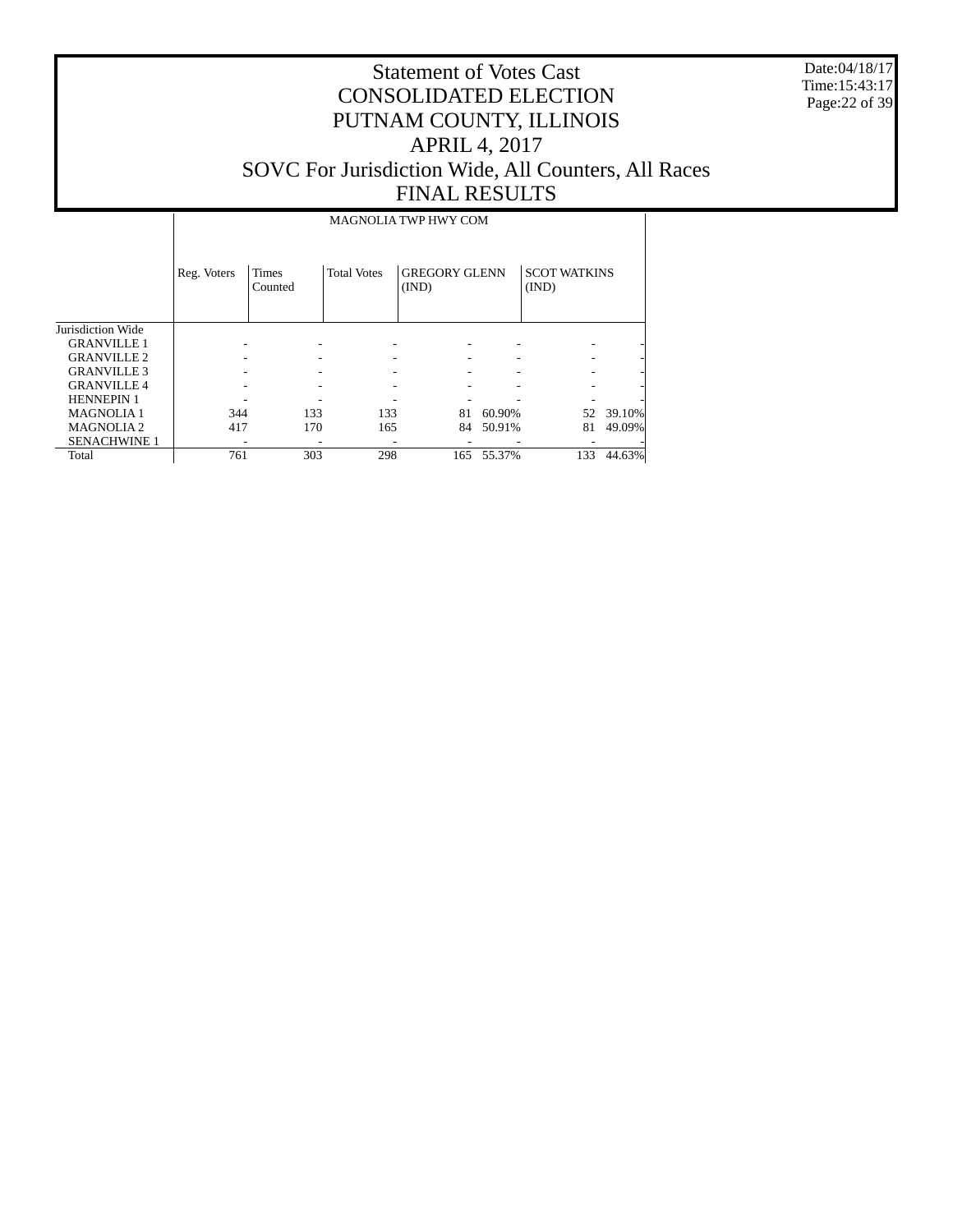| <b>CONSOLIDATED ELECTION</b><br>PUTNAM COUNTY, ILLINOIS<br><b>APRIL 4, 2017</b><br>SOVC For Jurisdiction Wide, All Counters, All Races<br><b>FINAL RESULTS</b> |                         |                    |       |        |                    |                                              |                             |  | Date:04/18/17<br>Time: 15:43:17<br>Page: 23 of 39 |                                                                                     |
|----------------------------------------------------------------------------------------------------------------------------------------------------------------|-------------------------|--------------------|-------|--------|--------------------|----------------------------------------------|-----------------------------|--|---------------------------------------------------|-------------------------------------------------------------------------------------|
|                                                                                                                                                                |                         |                    |       |        |                    |                                              |                             |  |                                                   |                                                                                     |
|                                                                                                                                                                |                         |                    |       |        |                    |                                              |                             |  |                                                   |                                                                                     |
| Reg. Voters                                                                                                                                                    | <b>Times</b><br>Counted | <b>Total Votes</b> | (IND) |        | (IND)              |                                              | (IND)                       |  | (IND)                                             |                                                                                     |
|                                                                                                                                                                |                         |                    |       |        |                    |                                              |                             |  |                                                   |                                                                                     |
|                                                                                                                                                                |                         |                    |       |        |                    |                                              |                             |  |                                                   |                                                                                     |
|                                                                                                                                                                |                         |                    |       |        |                    |                                              |                             |  |                                                   |                                                                                     |
|                                                                                                                                                                |                         |                    |       |        |                    |                                              |                             |  |                                                   |                                                                                     |
|                                                                                                                                                                |                         |                    |       |        |                    |                                              |                             |  |                                                   |                                                                                     |
|                                                                                                                                                                | 133                     | 373                | 93    | 24.93% | 99                 | 26.54%                                       |                             |  | 92                                                | 24.66%                                                                              |
|                                                                                                                                                                | 170                     | 444                | 103   | 23.20% | 104                | 23.42%                                       | 127                         |  | 110                                               | 24.77%                                                                              |
|                                                                                                                                                                | 303                     | 817                |       |        |                    | 24.85%                                       |                             |  | 202                                               | 24.72%                                                                              |
|                                                                                                                                                                |                         | 344<br>417<br>761  |       |        | <b>KAYNE SMITH</b> | <b>Statement of Votes Cast</b><br>196 23.99% | MAGNOLIA TWP TRUSTEE<br>203 |  |                                                   | <b>GEORGE MATTERN CHAD K. COLEMAN DANIEL BAUM</b><br>23.86%<br>28.60%<br>216 26.44% |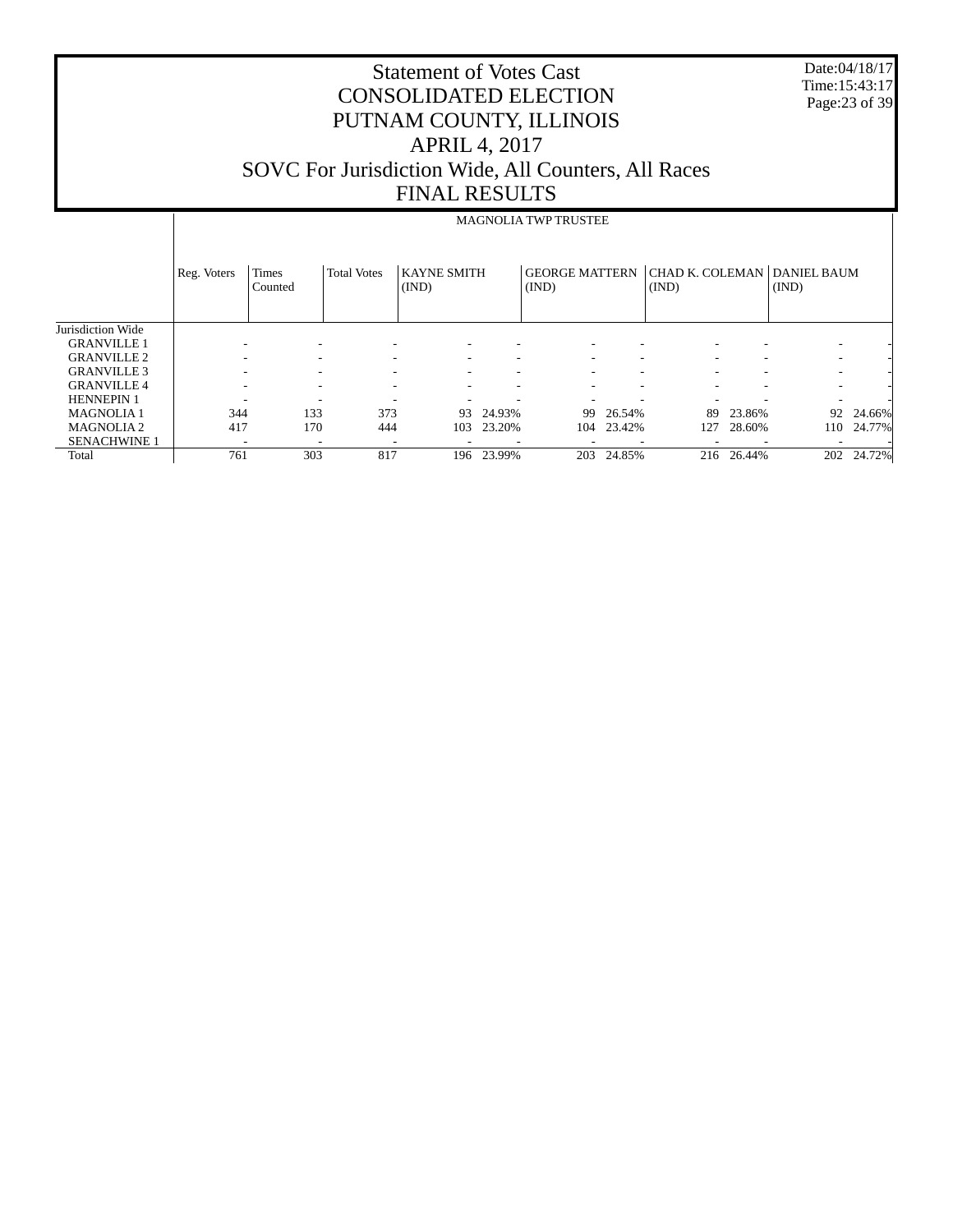Date:04/18/17 Time:15:43:17 Page:24 of 39

|                     |             |                  | <b>SENACHWINE TWP SUPR</b> |                               |             |                          | <b>SENACHWINE TWP CLERK</b> |                               |
|---------------------|-------------|------------------|----------------------------|-------------------------------|-------------|--------------------------|-----------------------------|-------------------------------|
|                     | Reg. Voters | Times<br>Counted | <b>Total Votes</b>         | <b>DAVID BOUCHER</b><br>(IND) | Reg. Voters | <b>Times</b><br>Counted  | <b>Total Votes</b>          | <b>RHONDA</b><br>DOWNEY (IND) |
| Jurisdiction Wide   |             |                  |                            |                               |             |                          |                             |                               |
| <b>GRANVILLE 1</b>  |             |                  |                            | ۰                             |             |                          |                             |                               |
| <b>GRANVILLE 2</b>  |             |                  |                            | ٠                             |             | $\overline{\phantom{a}}$ | ۰                           |                               |
| <b>GRANVILLE 3</b>  |             |                  |                            | ۰.                            |             | ٠                        |                             |                               |
| <b>GRANVILLE 4</b>  |             |                  |                            | -                             |             |                          |                             |                               |
| <b>HENNEPIN 1</b>   |             |                  |                            | ۰.                            |             | $\overline{\phantom{a}}$ |                             |                               |
| <b>MAGNOLIA1</b>    |             |                  |                            | ۰.                            |             | $\overline{\phantom{a}}$ |                             |                               |
| <b>MAGNOLIA2</b>    |             |                  |                            |                               |             |                          |                             |                               |
| <b>SENACHWINE 1</b> | 475         | 80               | 75                         | 75 100,00%                    | 475         | 80                       | 78                          | 78 100.00%                    |
| Total               | 475         | 80               | 75                         | 75 100.00%                    | 475         | 80                       | 78                          | 78 100.00%                    |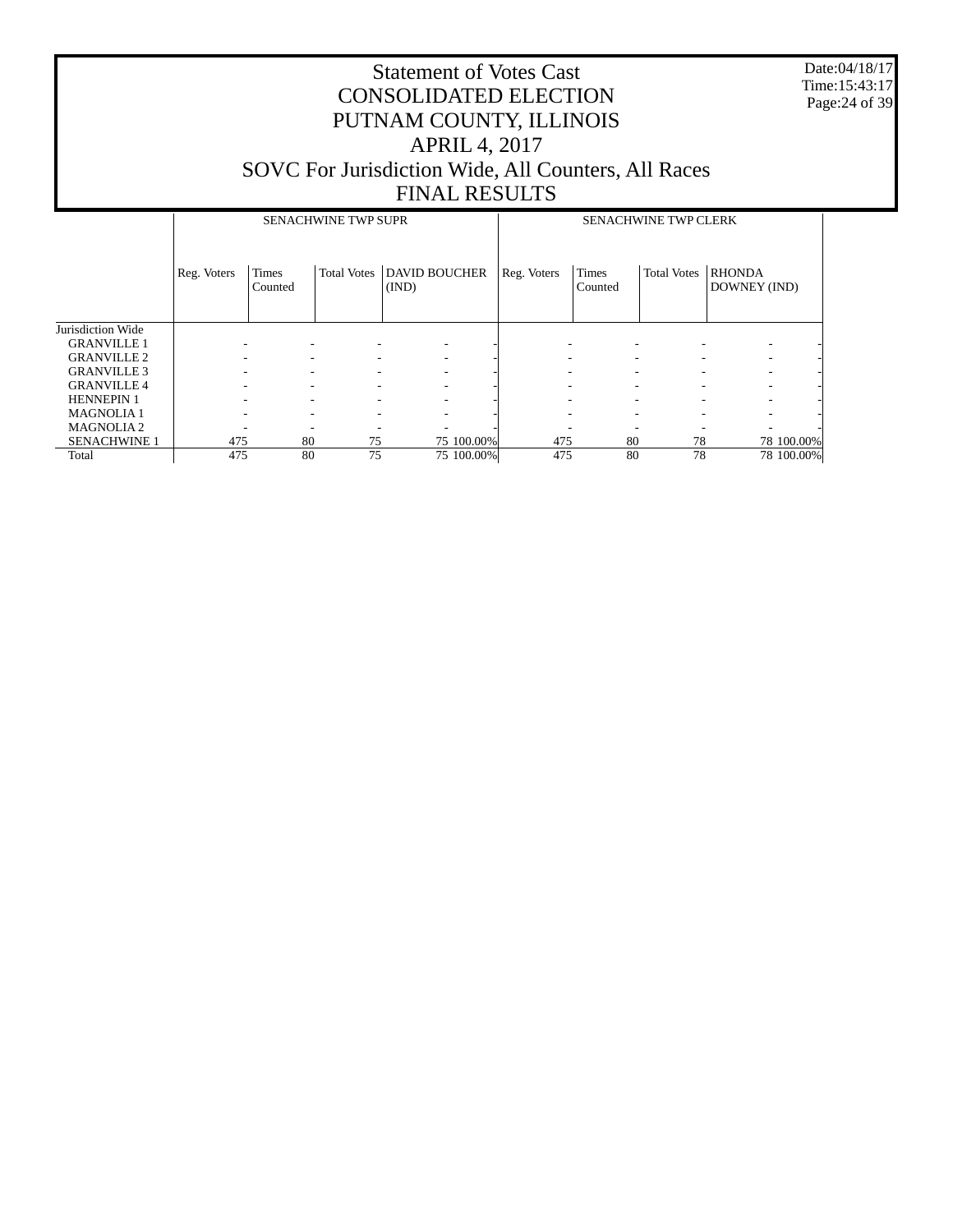Date:04/18/17 Time:15:43:17 Page:25 of 39

# Statement of Votes Cast CONSOLIDATED ELECTION PUTNAM COUNTY, ILLINOIS APRIL 4, 2017 SOVC For Jurisdiction Wide, All Counters, All Races FINAL RESULTS

 $\overline{\phantom{a}}$ 

|                     | Reg. Voters | <b>Times</b><br>Counted | <b>Total Votes</b> | <b>WALLACE</b><br>SPRAGUE (IND) |            |
|---------------------|-------------|-------------------------|--------------------|---------------------------------|------------|
| Jurisdiction Wide   |             |                         |                    |                                 |            |
| <b>GRANVILLE 1</b>  |             |                         |                    |                                 |            |
| <b>GRANVILLE 2</b>  |             |                         |                    |                                 |            |
| <b>GRANVILLE 3</b>  |             |                         |                    |                                 |            |
| <b>GRANVILLE 4</b>  |             |                         |                    |                                 |            |
| <b>HENNEPIN 1</b>   |             |                         |                    |                                 |            |
| <b>MAGNOLIA1</b>    |             |                         |                    |                                 |            |
| <b>MAGNOLIA2</b>    |             |                         |                    |                                 |            |
| <b>SENACHWINE 1</b> | 475         | 80                      | 76                 |                                 | 76 100.00% |
| Total               | 475         | 80                      | 76                 |                                 | 76 100.00% |

 $\overline{\phantom{a}}$ 

SENACHWINE TWP HWY COM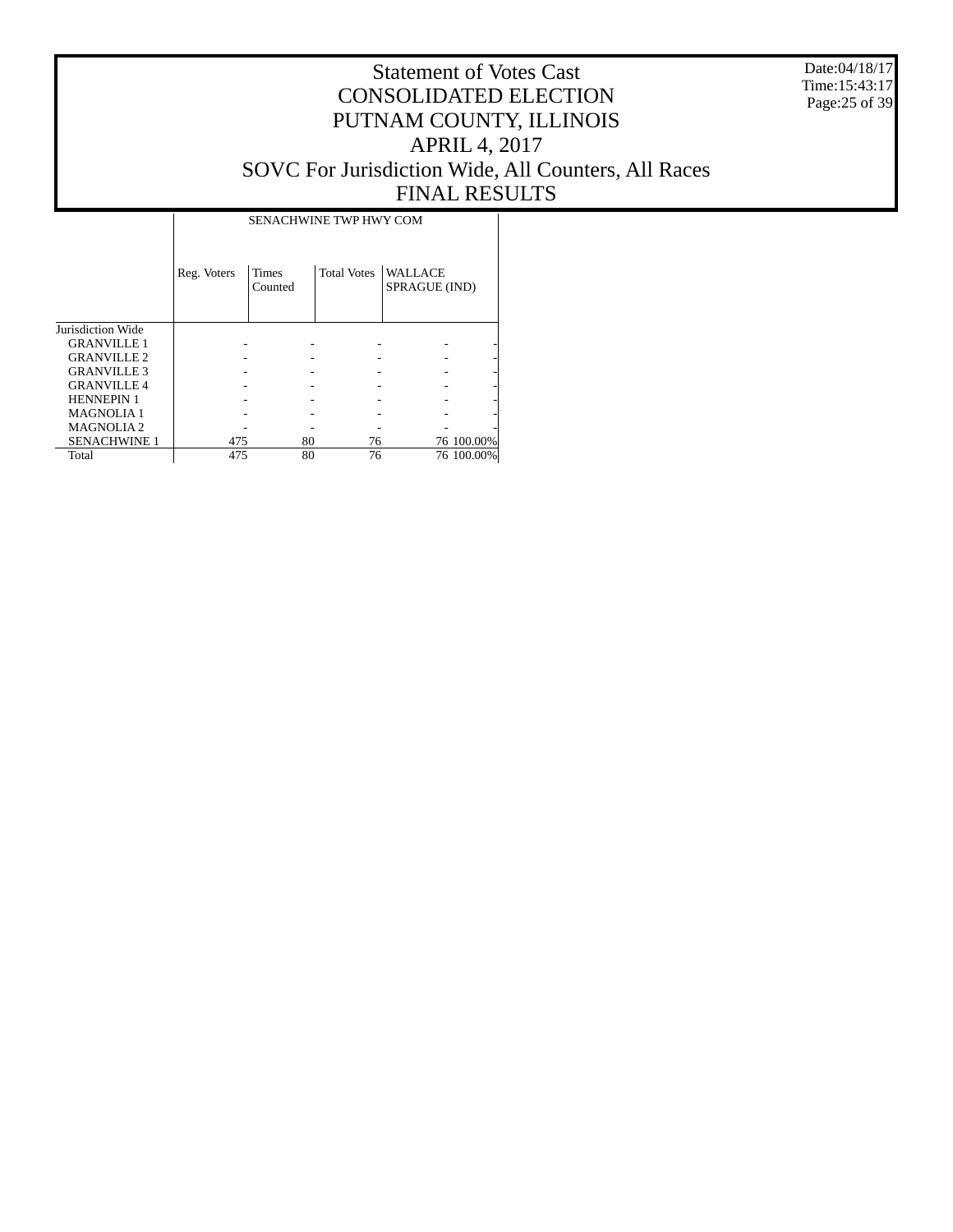Date:04/18/17 Time:15:43:17 Page:26 of 39

|                     |             | <b>SENACHWINE TWP TRUSTEE</b> |                    |                            |        |                               |        |                               |        |                                |        |  |  |
|---------------------|-------------|-------------------------------|--------------------|----------------------------|--------|-------------------------------|--------|-------------------------------|--------|--------------------------------|--------|--|--|
|                     | Reg. Voters | <b>Times</b><br>Counted       | <b>Total Votes</b> | <b>MARY CROOK</b><br>(IND) |        | <b>GARY FOUNTAIN</b><br>(IND) |        | <b>SHERRY HUGHES</b><br>(IND) |        | <b>GEORGE</b><br>WHEELER (IND) |        |  |  |
| Jurisdiction Wide   |             |                               |                    |                            |        |                               |        |                               |        |                                |        |  |  |
| <b>GRANVILLE 1</b>  |             |                               |                    |                            |        |                               |        |                               |        | ۰                              |        |  |  |
| <b>GRANVILLE 2</b>  |             |                               |                    |                            |        |                               | ٠      |                               |        | ۰                              |        |  |  |
| <b>GRANVILLE 3</b>  |             |                               |                    |                            |        |                               | ۰      |                               |        |                                |        |  |  |
| <b>GRANVILLE 4</b>  |             |                               |                    |                            |        |                               | ۰      |                               |        |                                |        |  |  |
| <b>HENNEPIN 1</b>   |             |                               |                    |                            |        |                               | ۰      |                               |        | ۰                              |        |  |  |
| <b>MAGNOLIA1</b>    |             |                               |                    |                            |        |                               | ٠      |                               |        | ۰                              |        |  |  |
| <b>MAGNOLIA2</b>    |             |                               |                    |                            |        |                               |        |                               |        | ٠                              |        |  |  |
| <b>SENACHWINE 1</b> | 475         | 80                            | 266                | 71                         | 26.69% | 64                            | 24.06% | 63                            | 23.68% | 68                             | 25.56% |  |  |
| Total               | 475         | 80                            | 266                | 71                         | 26.69% | 64                            | 24.06% | 63                            | 23.68% | 68                             | 25.56% |  |  |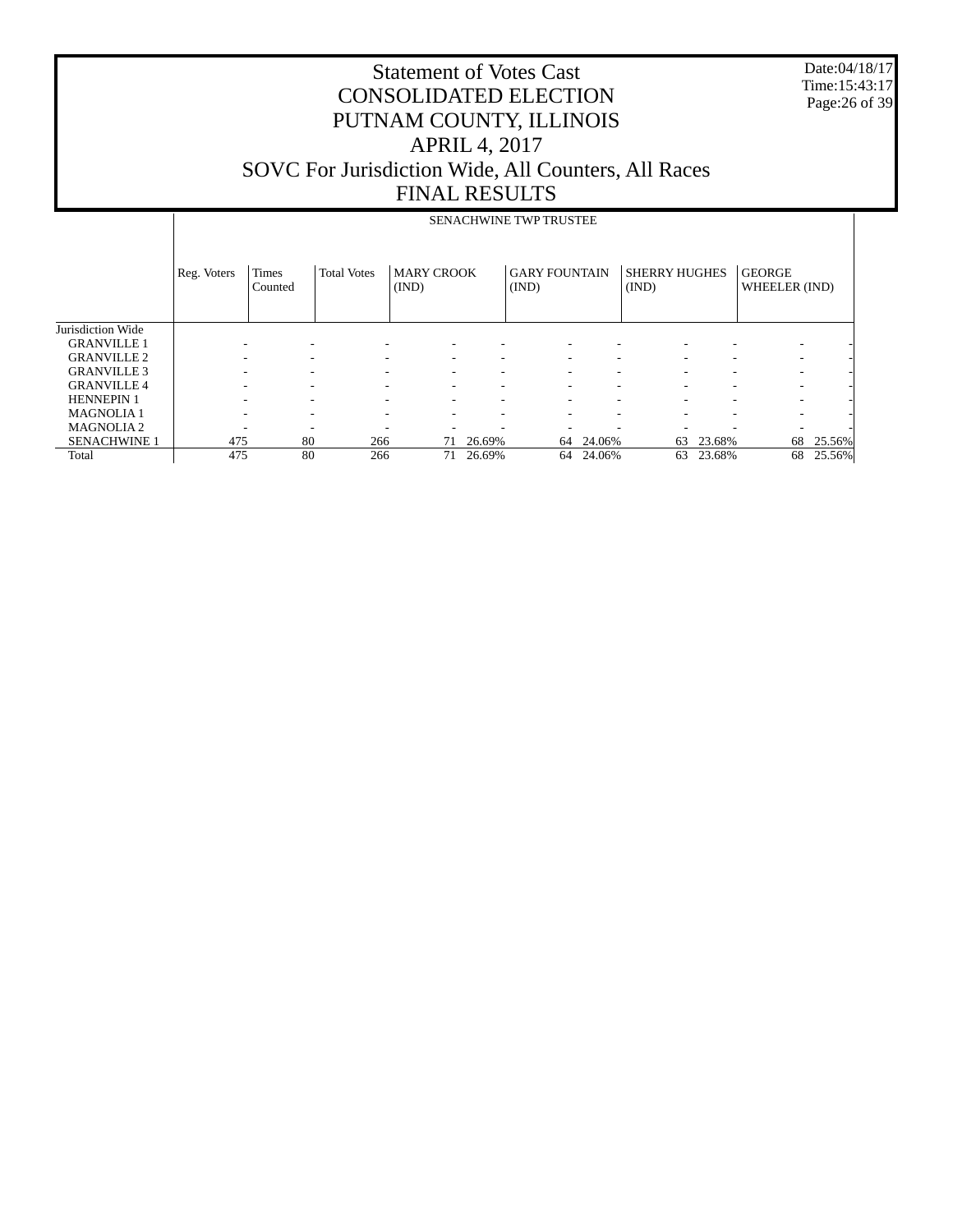Date:04/18/17 Time:15:43:17 Page:27 of 39

|                     |             |                          | MTAD (HENN-SENACH)       |                              | HENNEPIN PARK COMM 6 YR |                               |                    |                          |  |  |
|---------------------|-------------|--------------------------|--------------------------|------------------------------|-------------------------|-------------------------------|--------------------|--------------------------|--|--|
|                     | Reg. Voters | <b>Times</b><br>Counted  | <b>Total Votes</b>       | <b>SHELLEY KAYS</b><br>(IND) | Reg. Voters             | Times<br>Counted              | <b>Total Votes</b> | <b>GLENN BURR</b>        |  |  |
| Jurisdiction Wide   |             |                          |                          |                              |                         |                               |                    |                          |  |  |
| <b>GRANVILLE 1</b>  |             | $\overline{\phantom{a}}$ | $\overline{\phantom{a}}$ |                              |                         |                               |                    |                          |  |  |
| <b>GRANVILLE 2</b>  |             | $\overline{\phantom{a}}$ | $\overline{\phantom{a}}$ | $\overline{\phantom{a}}$     |                         | $\overline{\phantom{a}}$<br>۰ |                    | $\overline{\phantom{0}}$ |  |  |
| <b>GRANVILLE 3</b>  |             | ٠                        | $\overline{\phantom{a}}$ | ۰                            |                         | $\overline{\phantom{a}}$<br>۰ | -                  | $\overline{\phantom{0}}$ |  |  |
| <b>GRANVILLE 4</b>  |             |                          | ٠                        | ۰                            | ۰                       |                               |                    | ۰                        |  |  |
| <b>HENNEPIN 1</b>   | 945         | 245                      | 184                      | 184 100.00%                  | 567                     | 171                           | 129                | 129 100.00%              |  |  |
| <b>MAGNOLIA1</b>    |             | $\overline{\phantom{a}}$ | ٠                        |                              |                         | ۰<br>۰                        |                    | ۰                        |  |  |
| <b>MAGNOLIA2</b>    |             | ٠                        |                          |                              |                         |                               |                    | $\overline{\phantom{a}}$ |  |  |
| <b>SENACHWINE 1</b> | 475         | 80                       | 73                       | 73 100.00%                   |                         |                               |                    |                          |  |  |
| Total               | 1420        | 325                      | 257                      | 257 100.00%                  | 567                     | 171                           | 129                | 129 100.00%              |  |  |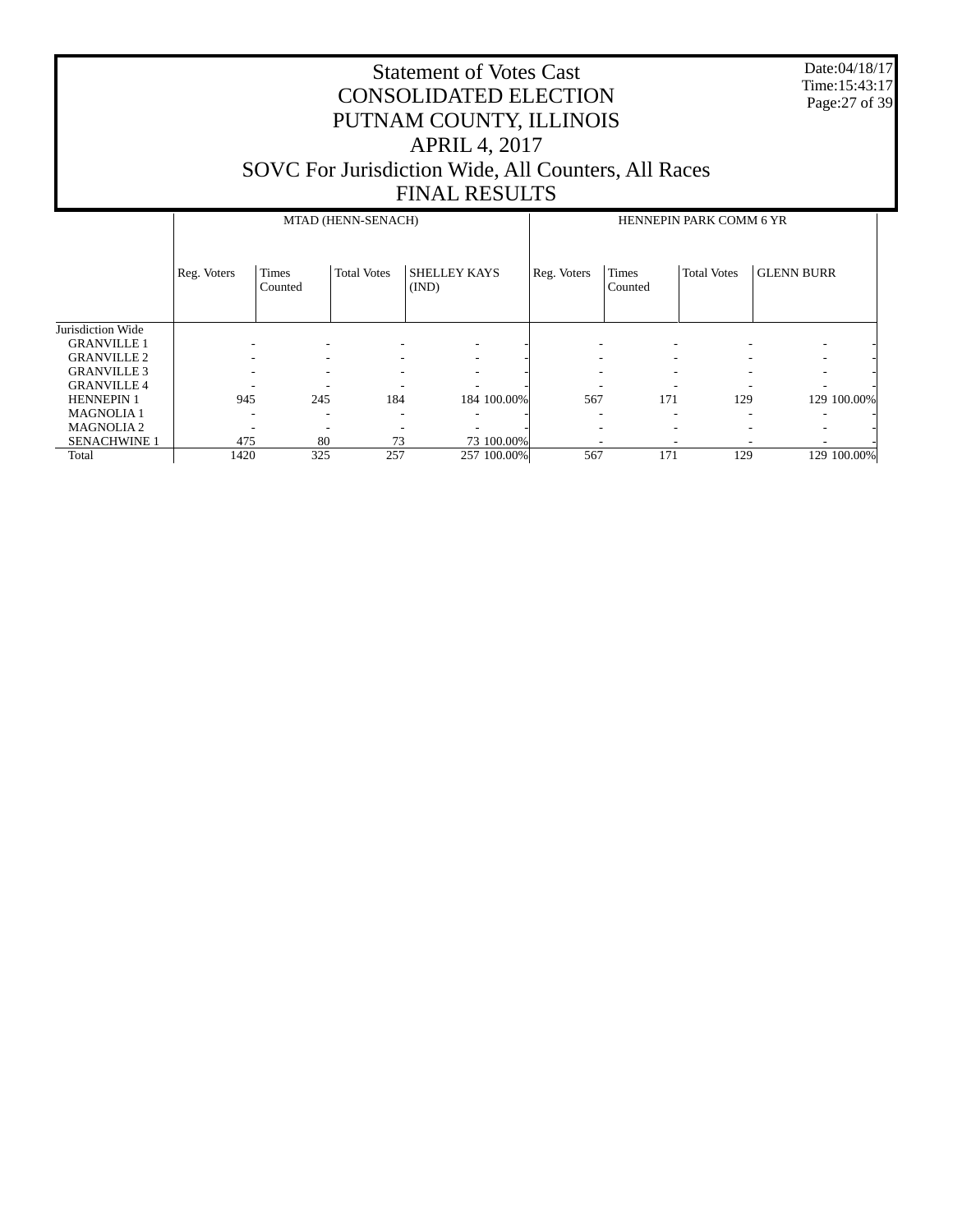Date:04/18/17 Time:15:43:17 Page:28 of 39

|                     |             |                         | <b>HENNEPIN PARK COMM 4 YR</b> |                     |             |
|---------------------|-------------|-------------------------|--------------------------------|---------------------|-------------|
|                     | Reg. Voters | <b>Times</b><br>Counted | <b>Total Votes</b>             | MICHAEL<br>McDONALD |             |
| Jurisdiction Wide   |             |                         |                                |                     |             |
| <b>GRANVILLE 1</b>  |             |                         |                                |                     |             |
| <b>GRANVILLE 2</b>  |             |                         |                                |                     |             |
| <b>GRANVILLE 3</b>  |             |                         |                                |                     |             |
| <b>GRANVILLE 4</b>  |             |                         |                                |                     |             |
| <b>HENNEPIN 1</b>   | 567         | 171                     | 131                            |                     | 131 100.00% |
| <b>MAGNOLIA1</b>    |             |                         |                                |                     |             |
| <b>MAGNOLIA2</b>    |             |                         |                                |                     |             |
| <b>SENACHWINE 1</b> |             |                         |                                |                     |             |
| Total               | 567         | 171                     | 131                            |                     | 131 100.00% |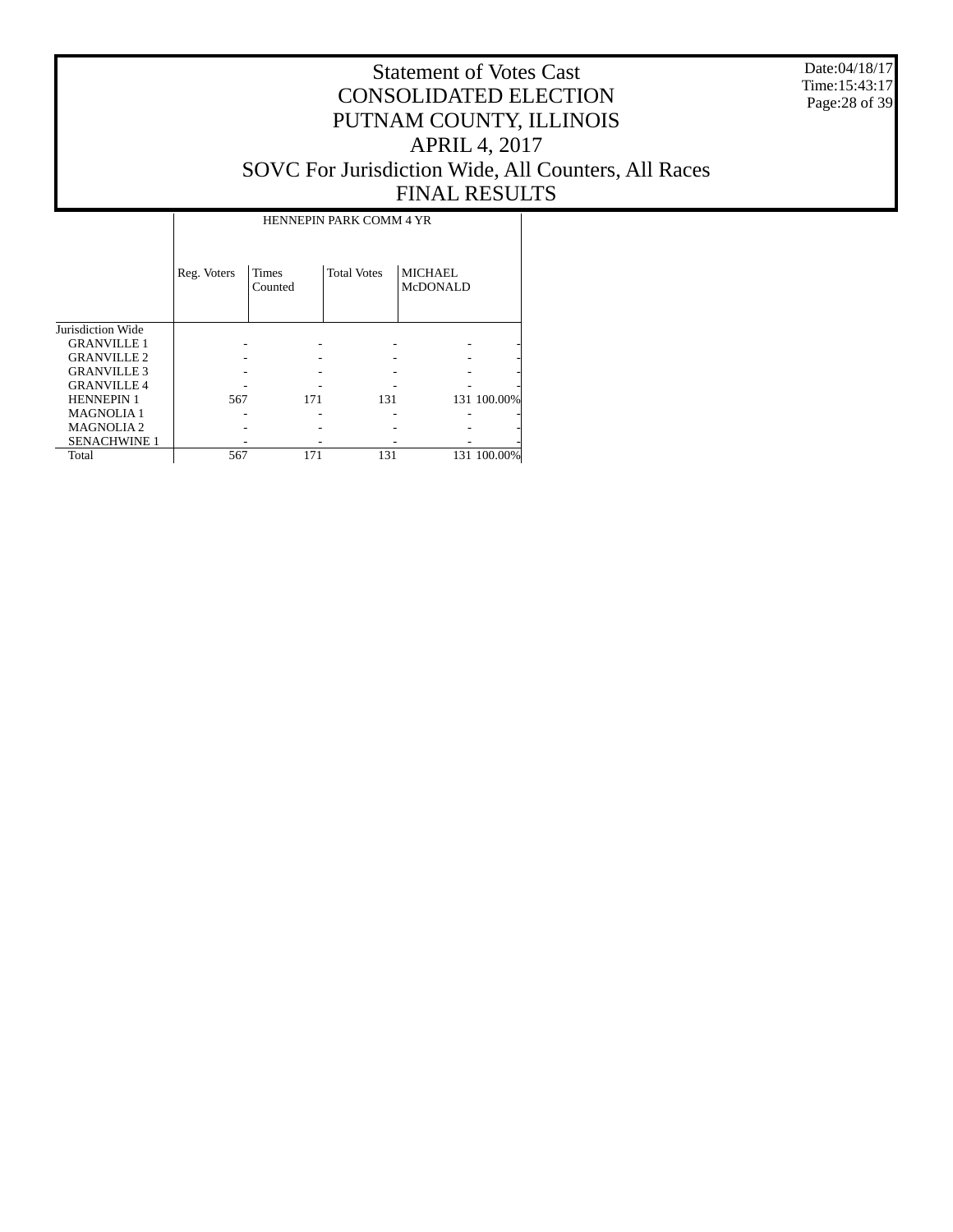Date:04/18/17 Time:15:43:17 Page:29 of 39

|                     |             | PUTNAM LIBRARY TRUSTEE 4 YR |                    |                   |        |                      |        |                     |        |  |  |  |
|---------------------|-------------|-----------------------------|--------------------|-------------------|--------|----------------------|--------|---------------------|--------|--|--|--|
|                     | Reg. Voters | <b>Times</b><br>Counted     | <b>Total Votes</b> | <b>JOHN CRIST</b> |        | <b>ROBERT STEELE</b> |        | <b>DEBORAH WARD</b> |        |  |  |  |
| Jurisdiction Wide   |             |                             |                    |                   |        |                      |        |                     |        |  |  |  |
| <b>GRANVILLE 1</b>  | 314         | 107                         | 181                | 48                | 26.52% | 71                   | 39.23% | 62                  | 34.25% |  |  |  |
| <b>GRANVILLE 2</b>  | 536         | 271                         | 404                | 103               | 25.50% | 159                  | 39.36% | 142                 | 35.15% |  |  |  |
| <b>GRANVILLE 3</b>  | 542         | 188                         | 317                | 89                | 28.08% | 109                  | 34.38% | 119                 | 37.54% |  |  |  |
| <b>GRANVILLE 4</b>  | 671         | 289                         | 474                | 124               | 26.16% | 177                  | 37.34% | 173                 | 36.50% |  |  |  |
| <b>HENNEPIN 1</b>   | 945         | 245                         | 420                | 107               | 25.48% | 144                  | 34.29% | 169                 | 40.24% |  |  |  |
| <b>MAGNOLIA1</b>    | 344         | 133                         | 229                | 69                | 30.13% | 79                   | 34.50% | 81                  | 35.37% |  |  |  |
| <b>MAGNOLIA2</b>    | 417         | 170                         | 296                | 98                | 33.11% | 98                   | 33.11% | 100                 | 33.78% |  |  |  |
| <b>SENACHWINE 1</b> | 475         | 80                          | 185                | 59                | 31.89% | 60                   | 32.43% | 66                  | 35.68% |  |  |  |
| Total               | 4244        | 1483                        | 2506               | 697               | 27.81% | 897                  | 35.79% | 912                 | 36.39% |  |  |  |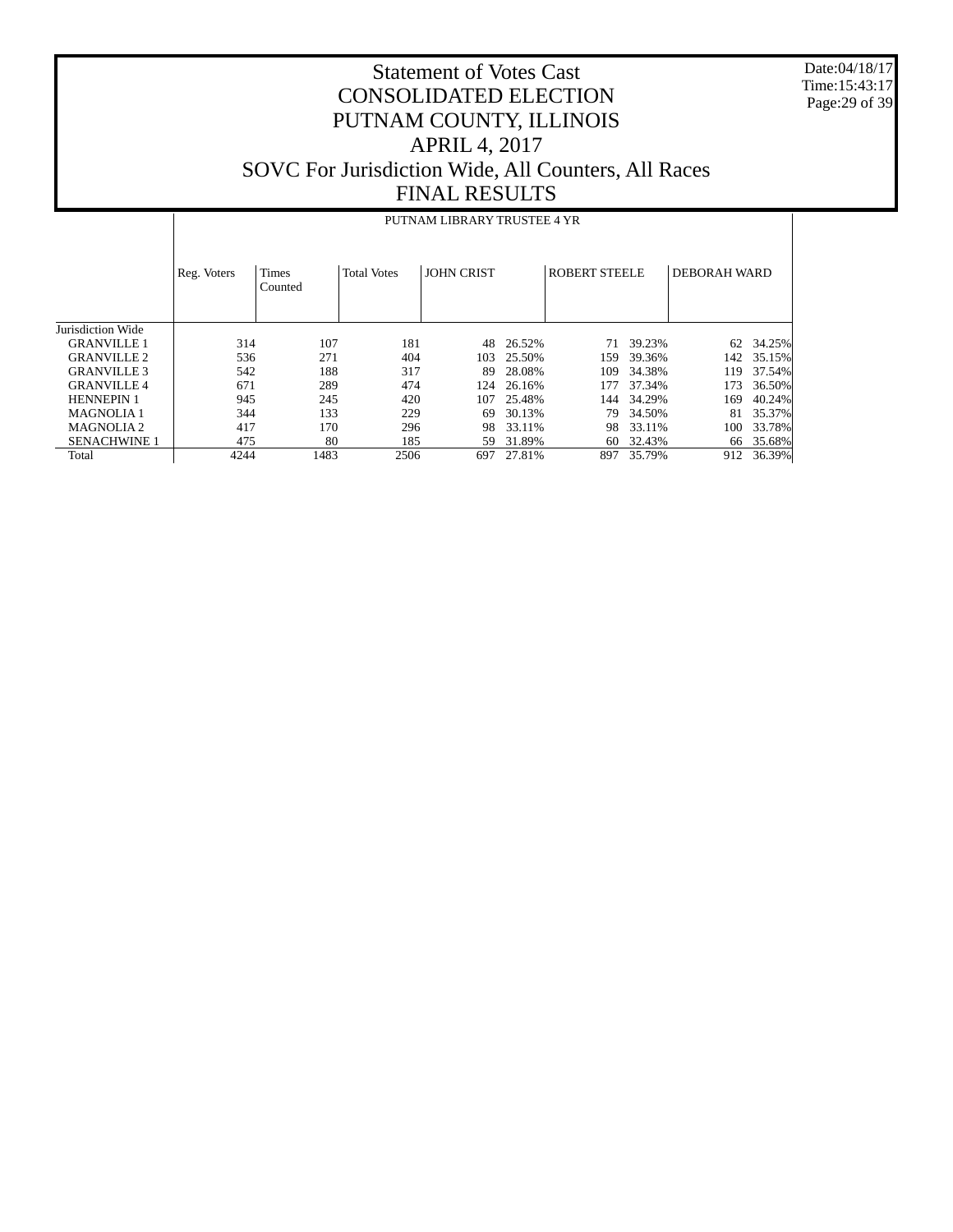Date:04/18/17 Time:15:43:17 Page:30 of 39

|                     |             |                         |                          |                      |        | HENRY-SENACHWINE 5 BOARD            |        |                          |                          |                    |        |
|---------------------|-------------|-------------------------|--------------------------|----------------------|--------|-------------------------------------|--------|--------------------------|--------------------------|--------------------|--------|
|                     | Reg. Voters | <b>Times</b><br>Counted | <b>Total Votes</b>       | <b>MARY JO KLEIN</b> |        | <b>JEREMY</b><br><b>KIESEWETTER</b> |        | <b>EDI PERDEW</b>        |                          | <b>JAMES WITKO</b> |        |
| Jurisdiction Wide   |             |                         |                          |                      |        |                                     |        |                          |                          |                    |        |
| <b>GRANVILLE 1</b>  |             |                         |                          |                      |        |                                     |        |                          |                          |                    |        |
| <b>GRANVILLE 2</b>  |             | ۰.                      |                          |                      |        |                                     | ۰      |                          | ۰                        | ۰                  |        |
| <b>GRANVILLE 3</b>  |             | ۰.                      |                          |                      |        |                                     | ٠      |                          | ۰                        | ۰                  |        |
| <b>GRANVILLE 4</b>  |             | -                       | $\overline{\phantom{a}}$ | ۰                    |        |                                     | ٠      | $\overline{\phantom{a}}$ | $\overline{\phantom{a}}$ | ۰                  |        |
| <b>HENNEPIN 1</b>   |             |                         | $\overline{\phantom{a}}$ | ٠                    |        |                                     | -      |                          |                          | ۰                  |        |
| <b>MAGNOLIA1</b>    | 3           | 2                       | 8                        | 2                    | 25.00% |                                     | 12.50% |                          | 2 25.00%                 |                    | 12.50% |
| <b>MAGNOLIA2</b>    |             |                         |                          |                      |        |                                     | -      |                          |                          |                    |        |
| <b>SENACHWINE 1</b> | 473         | 80                      | 258                      | 54                   | 20.93% | 48                                  | 18.60% | 43                       | 16.67%                   | 65                 | 25.19% |
| Total               | 476         | 82                      | 266                      | 56                   | 21.05% | 49                                  | 18.42% | 45                       | 16.92%                   | 66                 | 24.81% |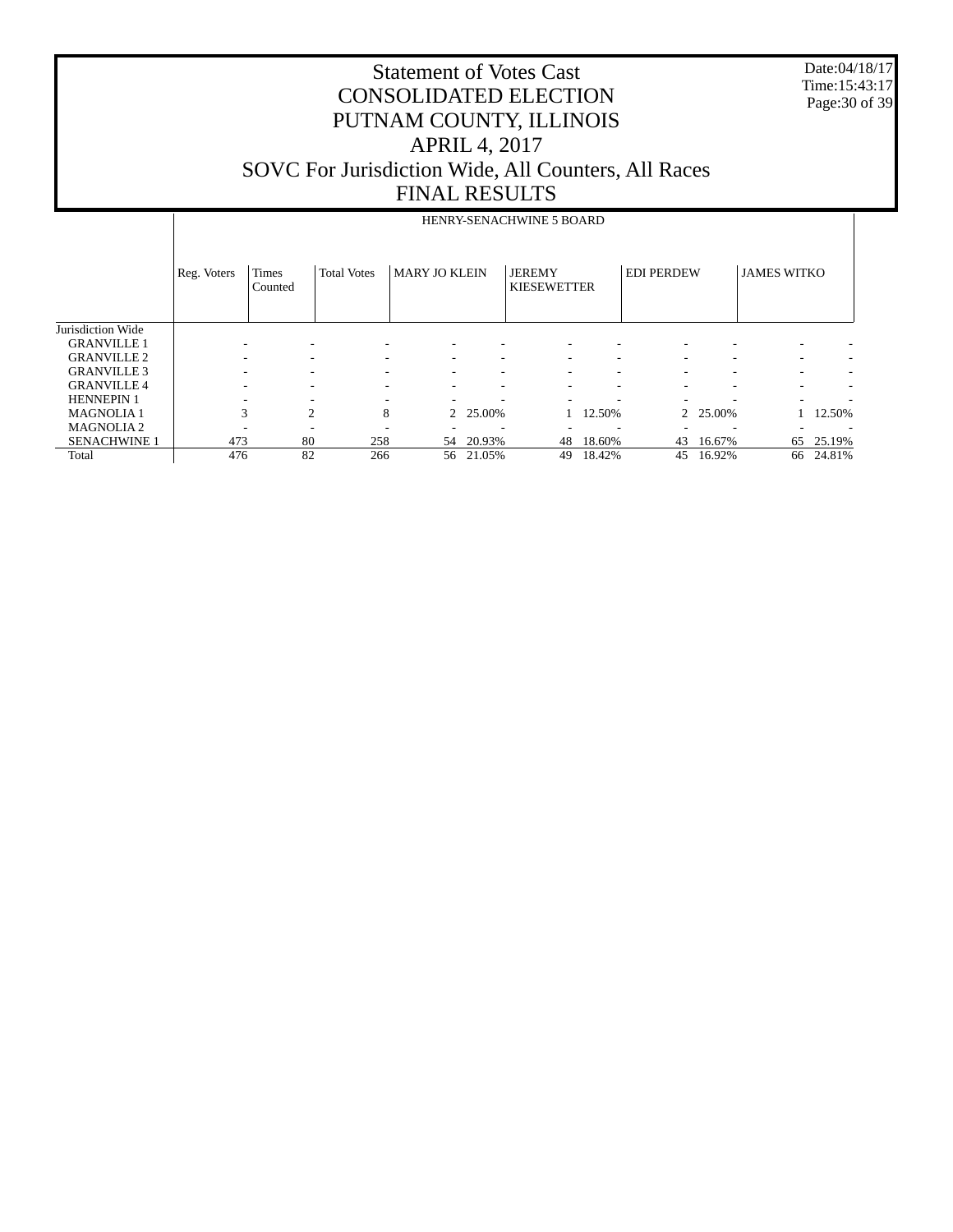Date:04/18/17 Time:15:43:18 Page:31 of 39

|                    | IENRY-SENACHWINI<br>5 BOARD |
|--------------------|-----------------------------|
|                    | ANGELA EARLES               |
| Jurisdiction Wide  |                             |
| <b>GRANVILLE 1</b> |                             |
| <b>GRANVILLE 2</b> |                             |
| <b>GRANVILLE 3</b> |                             |
| <b>GRANVILLE 4</b> |                             |
| <b>HENNEPIN 1</b>  |                             |
| <b>MAGNOLIA1</b>   | 2 25.00%                    |
| <b>MAGNOLIA2</b>   |                             |
| SENACHWINE 1       | 18.60%<br>48                |
| Total              | 18.80%<br>50                |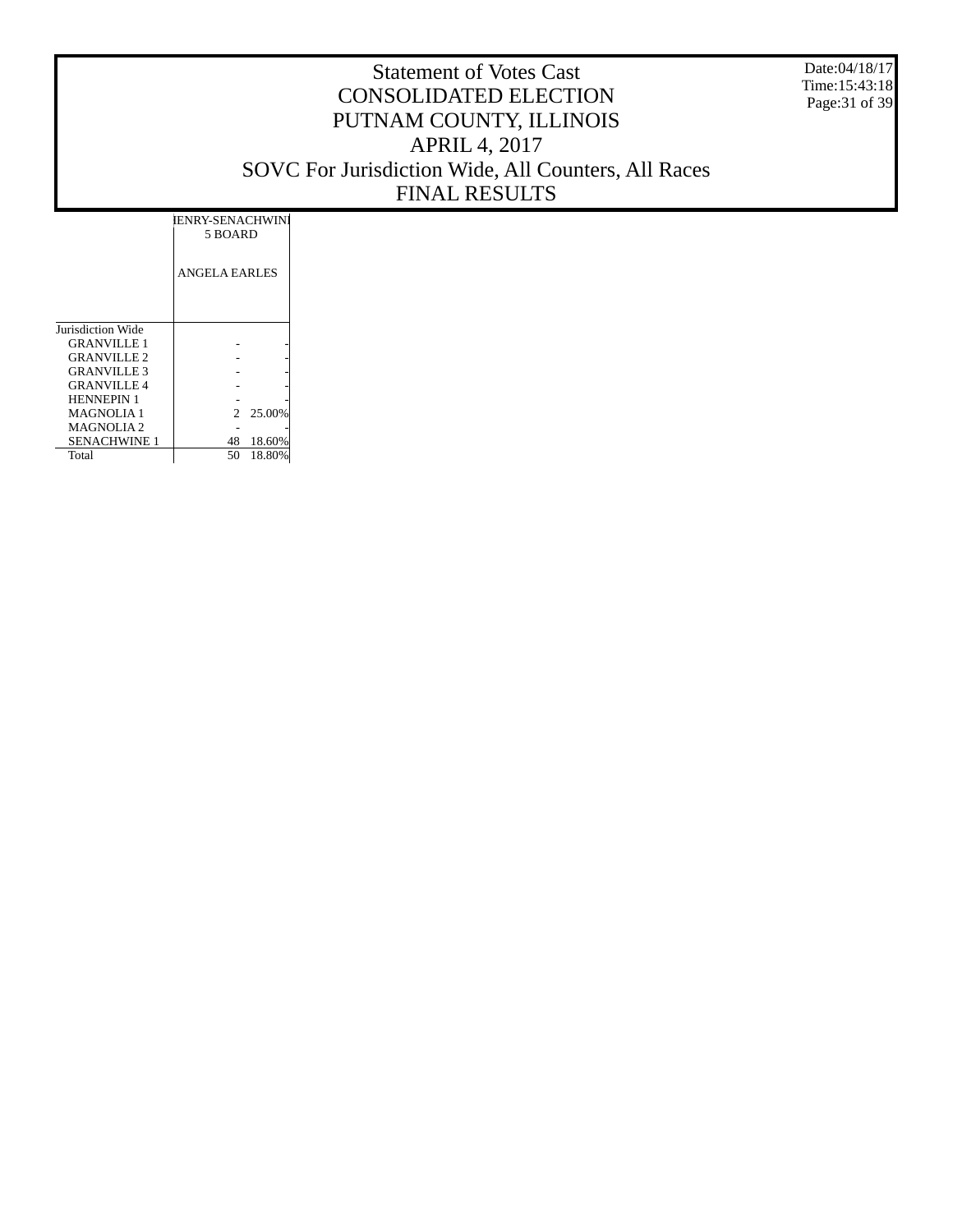Date:04/18/17 Time:15:43:18 Page:32 of 39

#### Statement of Votes Cast CONSOLIDATED ELECTION PUTNAM COUNTY, ILLINOIS APRIL 4, 2017 SOVC For Jurisdiction Wide, All Counters, All Races FINAL RESULTS

#### Jurisdiction Wide GRANVILLE 1 GRANVILLE 2 GRANVILLE 3 GRANVILLE 4 HENNEPIN 1 MAGNOLIA 1 MAGNOLIA 2 SENACHWINE 1 Total Reg. Voters | Times Counted Total Votes | RHIANNON BAKER | ROLLEN COPELAND KRISTINA POPURELLA PUTNAM CUSD 535 BOARD 314 107 211 67 31.75% 67 31.75% 66 31.28% 536 271 516 166 32.17% 153 29.65% 177 34.30% 542 188 335 101 30.15% 105 31.34% 111 33.13% 671 289 528 156 29.55% 170 32.20% 176 33.33% 120 29.63% 341 131 246 69 28.05% 81 32.93% 87 35.37%<br>417 170 313 88 28.12% 99 31.63% 110 35.14% 110 35.14% - - - - - - - - - 3766 1401 2554 745 29.17% 796 31.17% 847 33.16%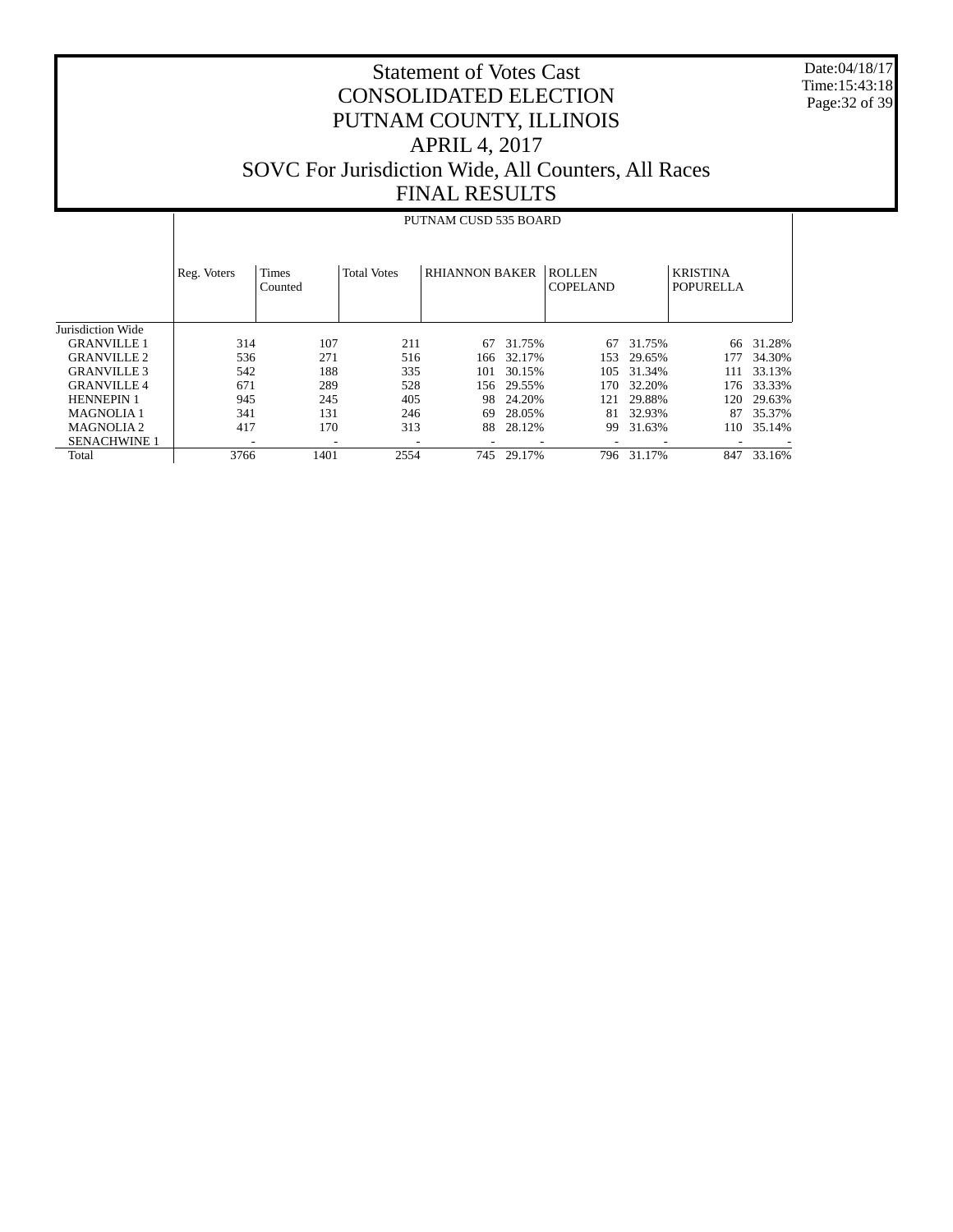Date:04/18/17 Time:15:43:18 Page:33 of 39

|                     | PUTNAM CUSD 535<br><b>BOARD</b> |        |                          | PRINCETON 115 BOARD     |                       |                                 |               |                  |                                  |                          |                                |  |  |
|---------------------|---------------------------------|--------|--------------------------|-------------------------|-----------------------|---------------------------------|---------------|------------------|----------------------------------|--------------------------|--------------------------------|--|--|
|                     | <b>OWEN MALLERY</b>             |        | Reg.<br><b>Voters</b>    | <b>Times</b><br>Counted | Total<br><b>Votes</b> | <b>DORIS</b><br><b>HAMILTON</b> | <b>ARKELS</b> | <b>ELIZABETH</b> | <b>TERRENCE</b><br><b>O'NEIL</b> |                          | <b>JUDSON</b><br><b>LUSHER</b> |  |  |
| Jurisdiction Wide   |                                 |        |                          |                         |                       |                                 |               |                  |                                  |                          |                                |  |  |
| <b>GRANVILLE 1</b>  | 10                              | 4.74%  |                          |                         |                       | -                               |               |                  |                                  |                          | ۰                              |  |  |
| <b>GRANVILLE 2</b>  | 10                              | 1.94%  |                          |                         |                       | $\overline{\phantom{a}}$        |               |                  |                                  |                          | $\overline{\phantom{a}}$       |  |  |
| <b>GRANVILLE 3</b>  | 10                              | 2.99%  | $\overline{\phantom{a}}$ | ۰.                      |                       | $\overline{\phantom{a}}$<br>-   | ٠             | ۰.               |                                  | ٠                        | ٠                              |  |  |
| <b>GRANVILLE 4</b>  | 20                              | 3.79%  | $\overline{\phantom{a}}$ |                         |                       | $\overline{\phantom{a}}$<br>-   | ۰.            | -                |                                  | ۰                        | ۰                              |  |  |
| <b>HENNEPIN 1</b>   | 59                              | 14.57% | ٠                        | -                       |                       | -<br>-                          | ٠             | ۰<br>۰           | ٠                                | ٠                        | ٠                              |  |  |
| <b>MAGNOLIA1</b>    | 6                               | 2.44%  | $\overline{\phantom{a}}$ |                         |                       | $\overline{\phantom{a}}$<br>۰   | ۰.            | -                |                                  | $\overline{\phantom{a}}$ | $\overline{\phantom{a}}$       |  |  |
| <b>MAGNOLIA2</b>    | 9                               | 2.88%  | -                        | -                       |                       | ۰<br>-                          | -             | -                |                                  | ٠                        | -                              |  |  |
| <b>SENACHWINE 1</b> |                                 |        |                          | $\Omega$                |                       | $\mathbf{0}$                    | -             | $\Omega$         | 0                                | -                        | $\Omega$                       |  |  |
| Total               | 124                             | 4.86%  | $\Omega$                 | $\Omega$                |                       | $\theta$<br>$\Omega$            | ۰             | $\Omega$         | $\Omega$                         | ۰                        | $\Omega$                       |  |  |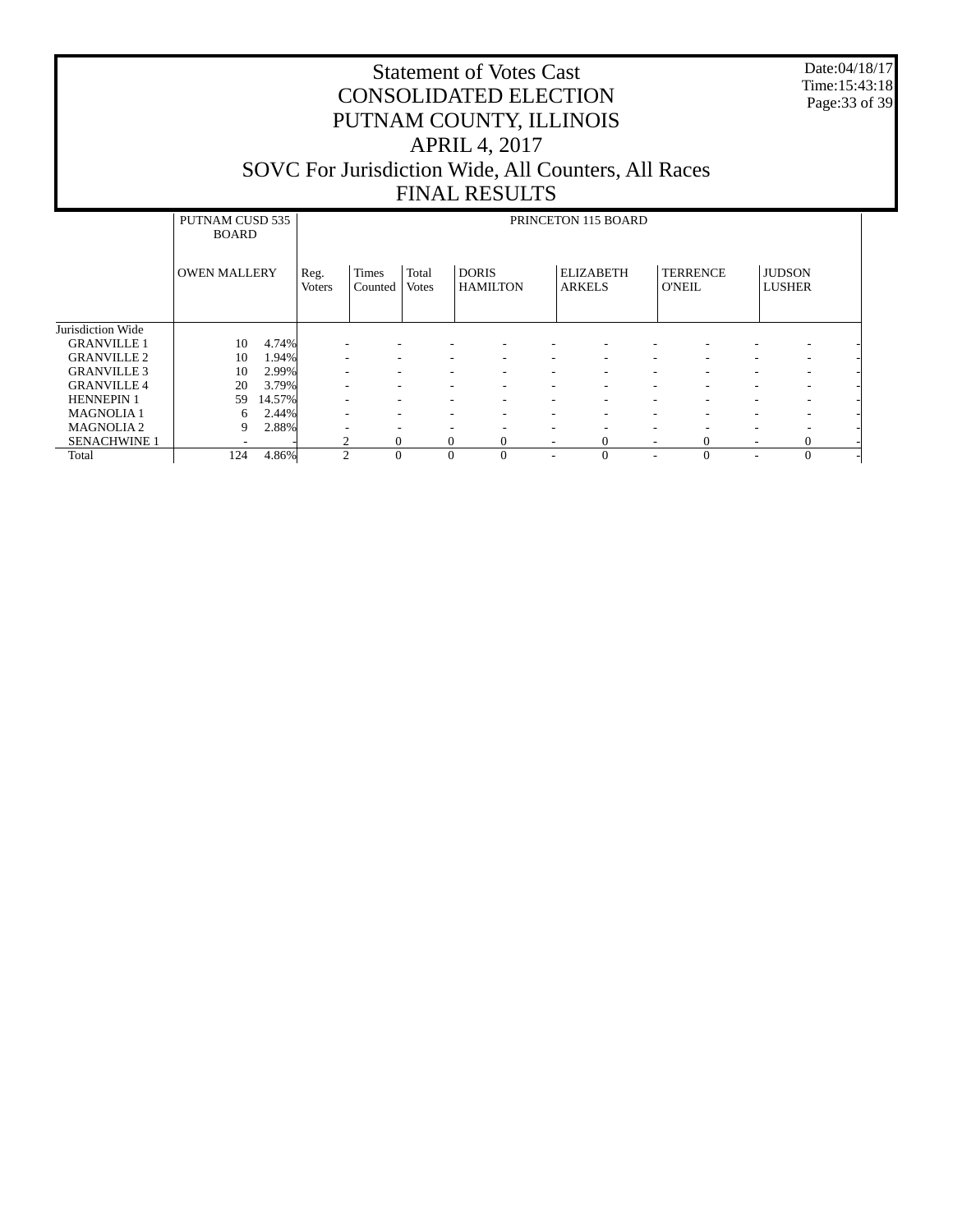Date:04/18/17 Time:15:43:18 Page:34 of 39

|                     |                       |                         |                       | PRINCETON 500 BOARD 2 YR | PRINCETON 500 BOARD 4 YR |                         |                       |                   |                                 |  |  |
|---------------------|-----------------------|-------------------------|-----------------------|--------------------------|--------------------------|-------------------------|-----------------------|-------------------|---------------------------------|--|--|
|                     | Reg.<br><b>Voters</b> | <b>Times</b><br>Counted | Total<br><b>Votes</b> | <b>GARY HANNA</b>        | Reg.<br><b>Voters</b>    | <b>Times</b><br>Counted | Total<br><b>Votes</b> | <b>JOHN YOUNG</b> | <b>COLLEEN</b><br><b>SAILER</b> |  |  |
| Jurisdiction Wide   |                       |                         |                       |                          |                          |                         |                       |                   |                                 |  |  |
| <b>GRANVILLE 1</b>  |                       |                         |                       |                          |                          | ۰                       |                       |                   |                                 |  |  |
| <b>GRANVILLE 2</b>  |                       |                         |                       |                          |                          | ۰                       |                       |                   |                                 |  |  |
| <b>GRANVILLE 3</b>  |                       |                         |                       |                          |                          | -                       |                       |                   |                                 |  |  |
| <b>GRANVILLE 4</b>  |                       | ۰                       |                       |                          |                          | ۰                       |                       |                   |                                 |  |  |
| <b>HENNEPIN 1</b>   |                       | ۰                       |                       | -                        | ۰                        | ۰                       | -                     | -                 | -                               |  |  |
| <b>MAGNOLIA1</b>    |                       | ۰                       |                       |                          |                          | ۰                       |                       |                   |                                 |  |  |
| <b>MAGNOLIA2</b>    |                       | -                       |                       | -                        |                          | -                       |                       |                   |                                 |  |  |
| <b>SENACHWINE 1</b> | າ                     | $\mathbf{0}$            | 0                     | 0                        | ↑                        | $\mathbf{0}$            | $\Omega$              | 0                 | 0                               |  |  |
| Total               | ↑                     | $\Omega$                | $\Omega$              |                          | ◠                        | $\theta$                | $\theta$              |                   |                                 |  |  |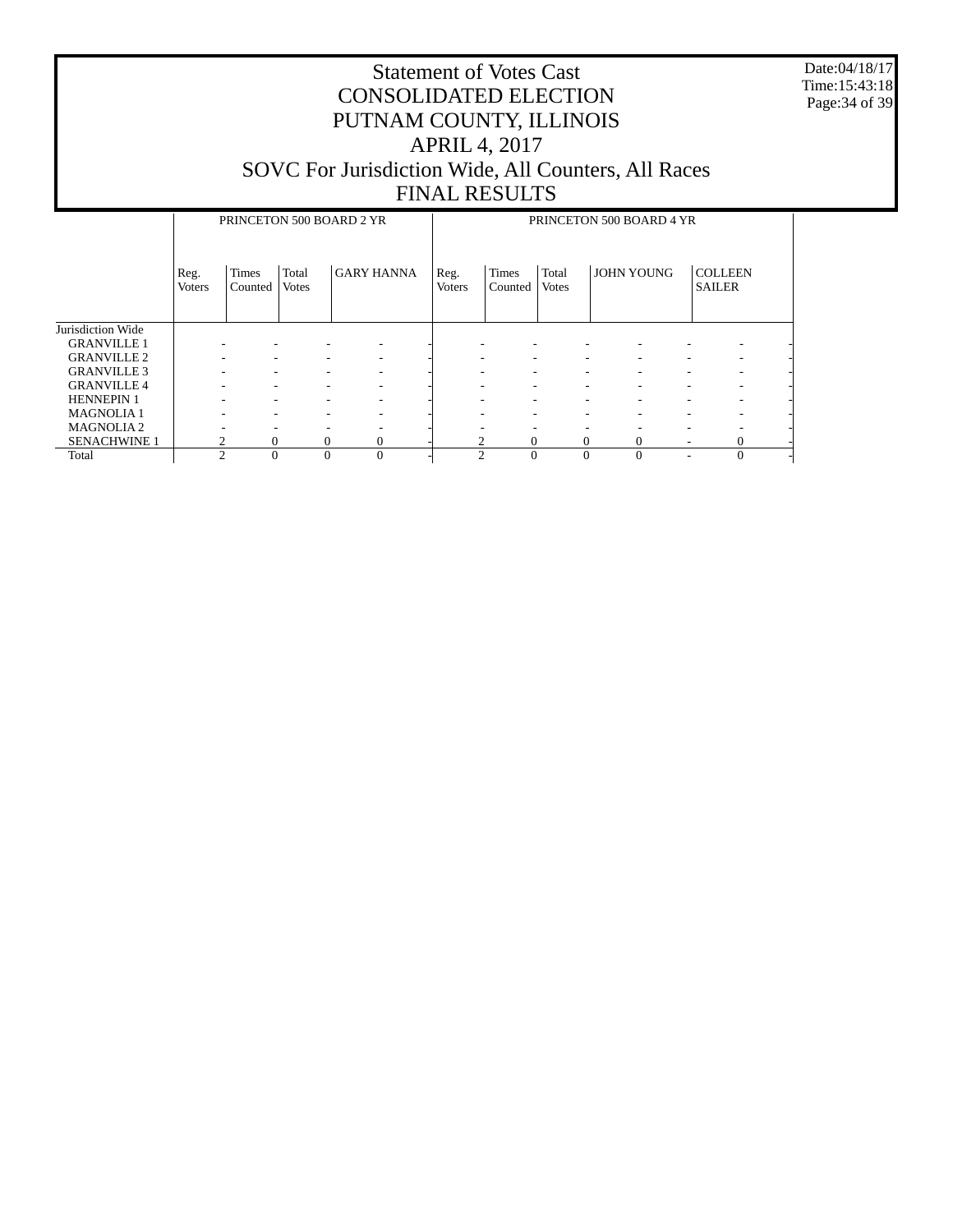Date:04/18/17 Time:15:43:18 Page:35 of 39

## Statement of Votes Cast CONSOLIDATED ELECTION PUTNAM COUNTY, ILLINOIS APRIL 4, 2017 SOVC For Jurisdiction Wide, All Counters, All Races FINAL RESULTS

#### ILL VALLEY COL 513 TRUSTEE

|                       | Reg. Voters | <b>Times</b><br>Counted | <b>Total Votes</b> | DAVID MALLERY |            | <b>JAY McCRACKEN</b> |           | <b>FRANK ZELLER</b> |        |
|-----------------------|-------------|-------------------------|--------------------|---------------|------------|----------------------|-----------|---------------------|--------|
| Jurisdiction Wide     |             |                         |                    |               |            |                      |           |                     |        |
| <b>GRANVILLE 1</b>    | 314         | 107                     | 221                | 65            | 29.41%     | 89                   | 40.27%    | 37                  | 16.74% |
| <b>GRANVILLE 2</b>    | 536         | 271                     | 501                |               | 132 26.35% | 222                  | 44.31%    | 68                  | 13.57% |
| <b>GRANVILLE 3</b>    | 542         | 188                     | 364                | 91            | 25.00%     | 159                  | 43.68%    | 55                  | 15.11% |
| <b>GRANVILLE4</b>     | 671         | 289                     | 577                | 149           | 25.82%     | 234                  | 40.55%    | 98                  | 16.98% |
| <b>HENNEPIN 1</b>     | 945         | 245                     | 480                | 161           | 33.54%     | 208                  | 43.33%    | 53.                 | 11.04% |
| <b>MAGNOLIA1</b>      | 344         | 133                     | 264                | 74            | 28.03%     | 111                  | 42.05%    | 37                  | 14.02% |
| MAGNOLIA <sub>2</sub> | 417         | 170                     | 337                | 103           | 30.56%     | 131                  | 38.87%    | 49                  | 14.54% |
| <b>SENACHWINE 1</b>   | 475         | 80                      | 167                |               | 38 22.75%  |                      | 66 39.52% | 28                  | 16.77% |
| Total                 | 4244        | 1483                    | 2911               | 813           | 27.93%     | 1220                 | 41.91%    | 425                 | 14.60% |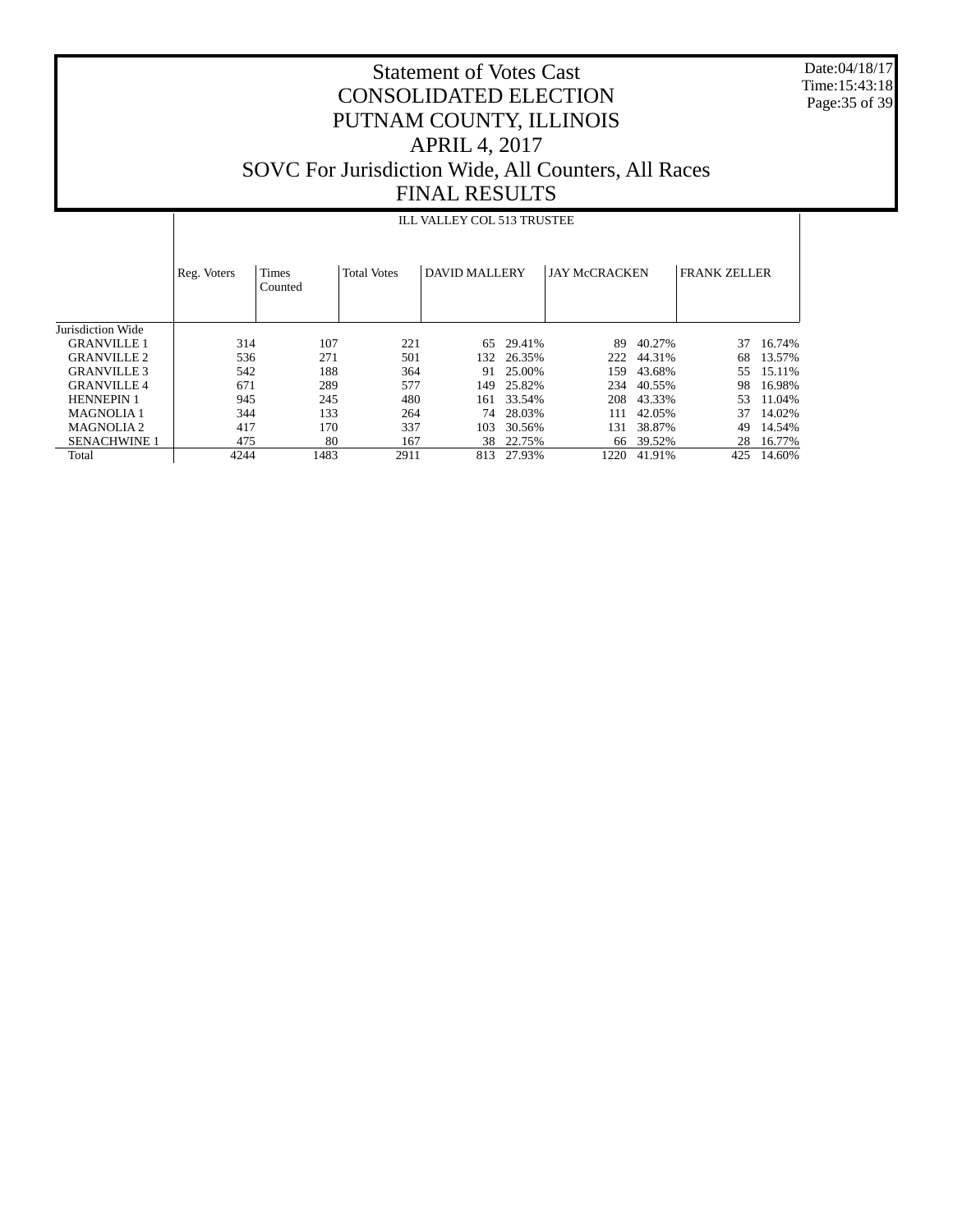Date:04/18/17 Time:15:43:18 Page:36 of 39

|                    | ILL VALLEY COL 513<br><b>TRUSTEE</b> |        |
|--------------------|--------------------------------------|--------|
|                    | <b>ANGELA</b><br>STEVENSON           |        |
| Jurisdiction Wide  |                                      |        |
| <b>GRANVILLE 1</b> | 30                                   | 13.57% |
| <b>GRANVILLE 2</b> | 79                                   | 15.77% |
| <b>GRANVILLE 3</b> | 59                                   | 16.21% |
| <b>GRANVILLE4</b>  | 96                                   | 16.64% |
| <b>HENNEPIN 1</b>  | 58.                                  | 12.08% |
| <b>MAGNOLIA1</b>   | 42                                   | 15.91% |
| <b>MAGNOLIA2</b>   | 54                                   | 16.02% |
| SENACHWINE 1       | 35                                   | 20.96% |
| Total              | 453.                                 | 15.56% |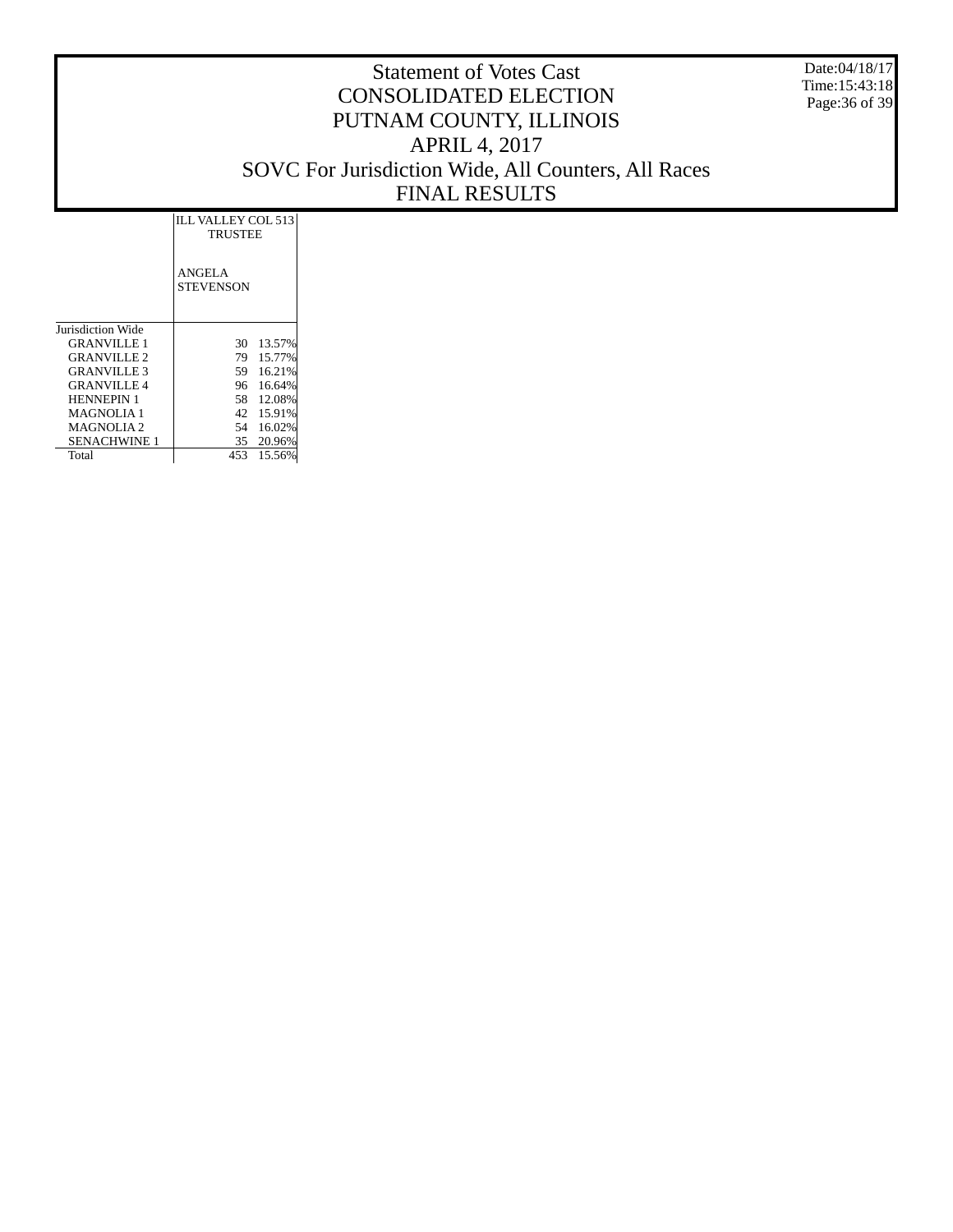Date:04/18/17 Time:15:43:18 Page:37 of 39

#### Statement of Votes Cast CONSOLIDATED ELECTION PUTNAM COUNTY, ILLINOIS APRIL 4, 2017 SOVC For Jurisdiction Wide, All Counters, All Races FINAL RESULTS

#### Jurisdiction Wide GRANVILLE 1 GRANVILLE 2 GRANVILLE 3 GRANVILLE 4 HENNEPIN 1 MAGNOLIA 1 MAGNOLIA 2 SENACHWINE 1 Total Reg. Voters | Times Counted Total Votes | RICHARD BAZYN | LLOYD VOGEL | LARRY WALKER REG BD(LAS-MAR-PUT) 314 107 270 38 14.07% 38 14.07% 35 12.96% 536 271 560 75 13.39% 79 14.11% 68 12.14% 542 188 471 62 13.16% 73 15.50% 63 13.38% 671 289 716 102 14.25% 104 14.53%<br>945 245 505 72 14.26% 62 12.28% 55 10.89%<br>51 13.82% 344 133 369 62 16.80% 54 14.63% 51 13.82% 417 170 440 69 15.68% 67 15.23% 64 14.55% 475 80 295 66 22.37% 40 13.56% 43 14.58% 475 80 295 66 22.37% 40 13.56% 43 14.58%<br>4244 1483 3626 546 15.06% 517 14.26% 475 13.10% 546 15.06%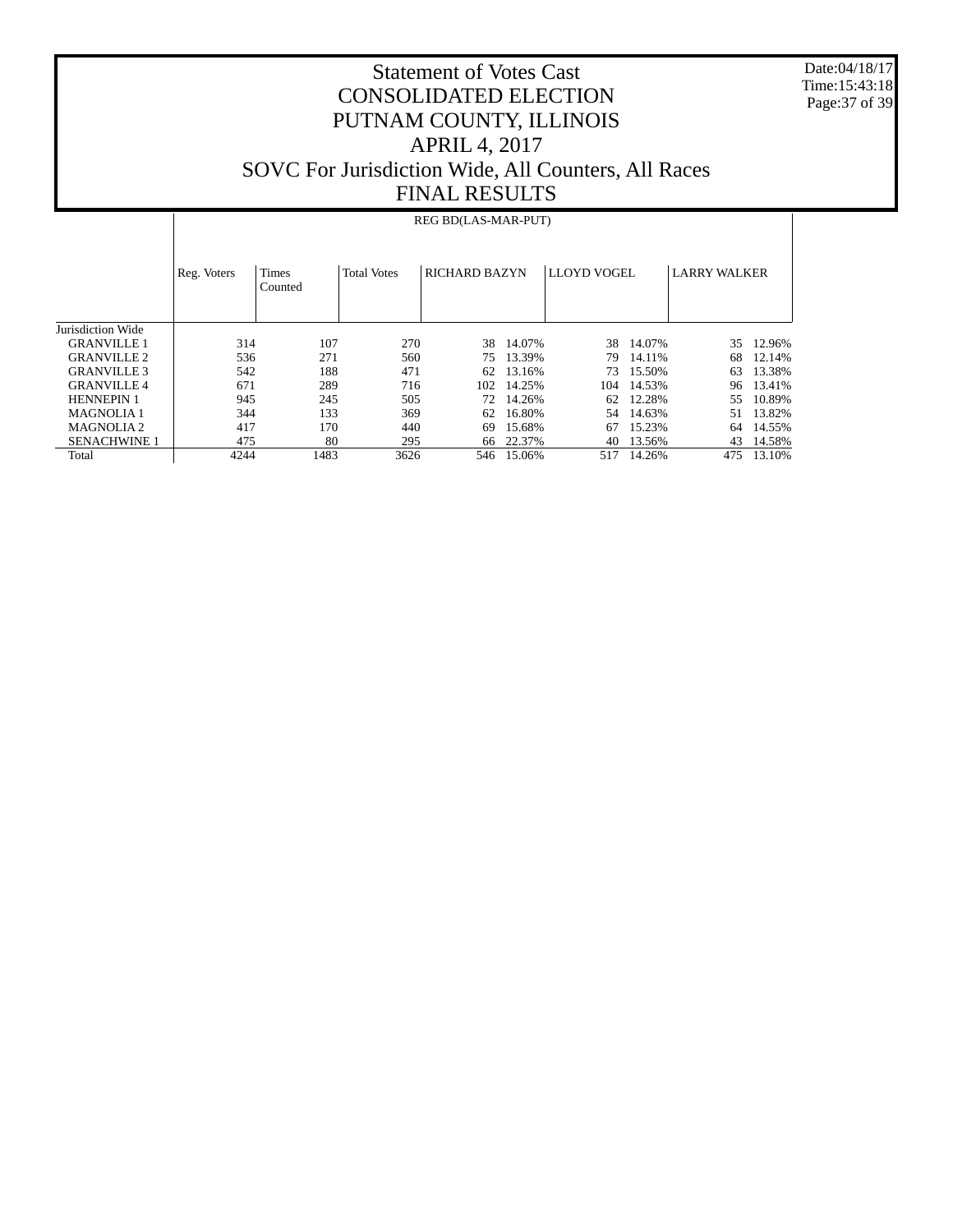Date:04/18/17 Time:15:43:18 Page:38 of 39

|                     |               | REG BD(LAS-MAR-PUT) |                      |        |                       |        |  |  |  |  |  |  |  |
|---------------------|---------------|---------------------|----------------------|--------|-----------------------|--------|--|--|--|--|--|--|--|
|                     | JOHN GLASCOCK |                     | <b>KATHLEEN RENO</b> |        | <b>VICKY GARRISON</b> |        |  |  |  |  |  |  |  |
| Jurisdiction Wide   |               |                     |                      |        |                       |        |  |  |  |  |  |  |  |
| <b>GRANVILLE 1</b>  | 35            | 12.96%              | 87                   | 32.22% | 37                    | 13.70% |  |  |  |  |  |  |  |
| <b>GRANVILLE 2</b>  | 61            | 10.89%              | 204                  | 36.43% | 73                    | 13.04% |  |  |  |  |  |  |  |
| <b>GRANVILLE 3</b>  | 56            | 11.89%              | 154                  | 32.70% | 63                    | 13.38% |  |  |  |  |  |  |  |
| <b>GRANVILLE 4</b>  | 87            | 12.15%              | 231                  | 32.26% | 96                    | 13.41% |  |  |  |  |  |  |  |
| <b>HENNEPIN 1</b>   | 59            | 11.68%              | 191                  | 37.82% | 66                    | 13.07% |  |  |  |  |  |  |  |
| <b>MAGNOLIA1</b>    | 48            | 13.01%              | 94                   | 25.47% | 60                    | 16.26% |  |  |  |  |  |  |  |
| <b>MAGNOLIA2</b>    | 56            | 12.73%              | 121                  | 27.50% | 63                    | 14.32% |  |  |  |  |  |  |  |
| <b>SENACHWINE 1</b> | 39            | 13.22%              | 64                   | 21.69% | 43                    | 14.58% |  |  |  |  |  |  |  |
| Total               | 441           | 12.16%              | 1146                 | 31.61% | 501                   | 13.82% |  |  |  |  |  |  |  |